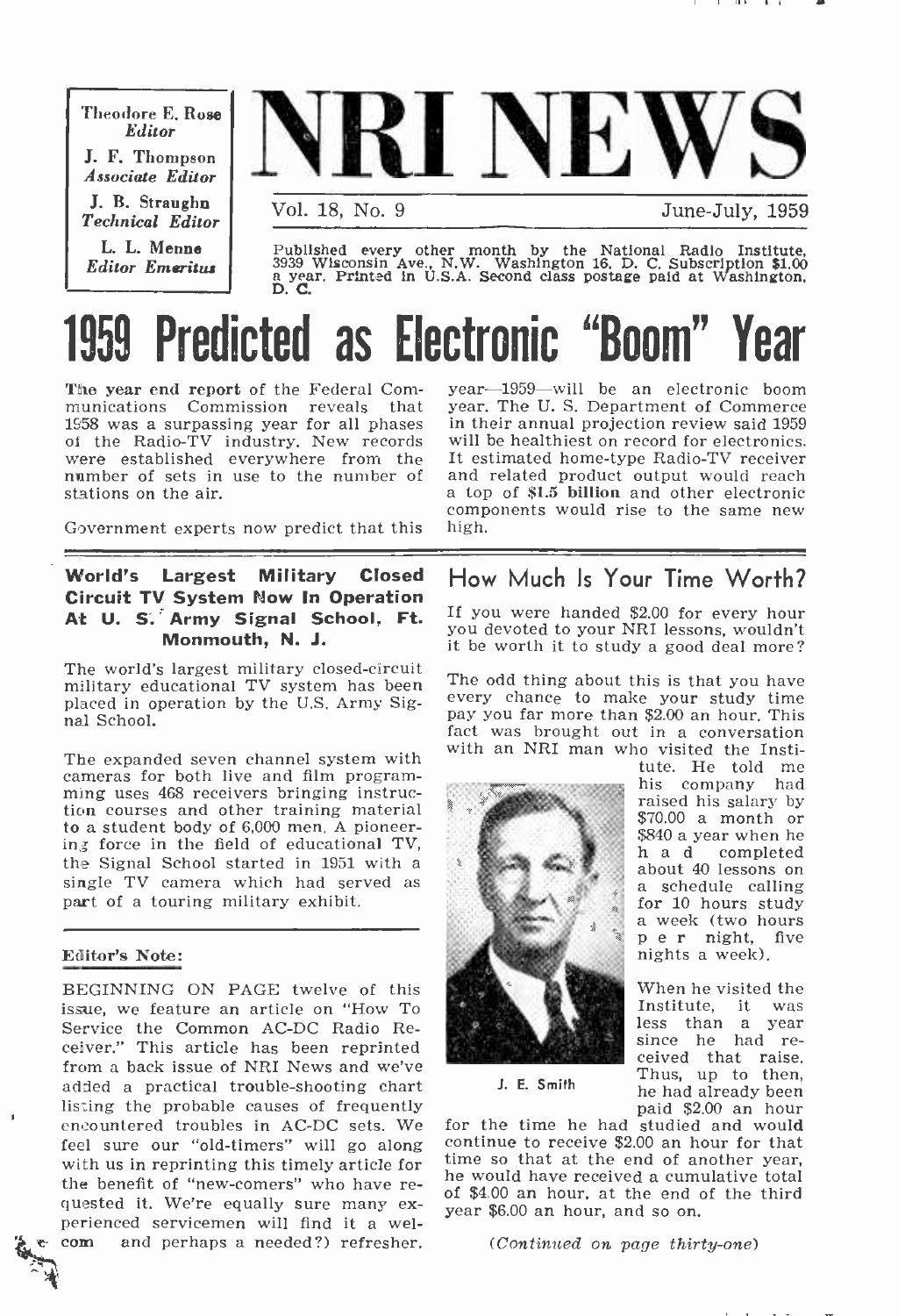

Thomas Carswell

It was recently brought to my attention the relatively large number of Radio-TVhigh -fidelity technicians who have never used an electronic switch in conjunction with their oscilloscope. The majority of with the output of the switching circuit con-<br>these technicians, although they had heard nected to the vertical deflection input of these technicians, although they had heard of the versitilty and use of such an instrument, had never given serious thought to up for normal operation, an extremely actional metallic metallic metallic metallic metallic metallic metallic metallic metallic metallic metallic metallic metallic metallic metallic its wide variety of functions. This is particularly true of those who specialize in high fidelity amplifier repair and design. comparison made as they would be super-<br>The cost of such an auxiliary instrument imposed upon each other. However, such a The cost of such an auxiliary instrument is relatively small when compared to the innumerable man-hours it will save in locating many unusual defects in various types of circuits.

Basically, the electronic switch consists of a means of rapidly switching the input of a mixer stage from one circuit to another, combining the outputs into a single source, then feeding this combined output into an oscilloscope. By having two independently controlled input circuits in the The complete constructional and operaswitch, you are able to make simultaneous the face of the cathode ray tube. Although this switching could be accomplished by mechanical means, this certainly would exception of the panel and cabinet, they not be practical due to the high rate of can all be obtained from your Radio-TV not be practical due to the high rate of can all be obtained from your Radio-TV switching required and the undesirable parts jobber. After you have completed switching required and the undesirable transients that would be produced.

Perhaps the most popular use of the electronic switch in service work involves checking the frequency response of high<br>fidelity amplifier circuits by using a In Fig. 1 page 4, you will find a photofidelity amplifier circuits by using a In<br>square-wave generator of variable fre-grand-<br>quency and an oscilloscope. The amplifier to be tested would have the output of the square wave generator connected to the amplifier input, while the output of the amplifier would connect to either its loudspeaker system or an external non-induc-

Building and Using an Electronic Switch and Square.Wave Generator

# **By Tom Carswell** NRI Consultant

tive load. The electronic switch dual inputs would have one connected to the input of the amplifier under test, the other input connected to the amplifier output, with the output of the switching circuit conthe oscilloscope. With the oscilloscope set up for normal operation, an extremely acinput and output wave forms and a direct comparison made as they would be superimposed upon each other. However, such a simple system is not practical in most cases, as it is extremely inflexible. There must be a means of varying the switching rate of the electronic switch, together with complete control over positioning the simultaneous wave forms on the face of the CRT. That is, you should be able to separate them from each other or superimpose them for a more accurate determination of possible distortion.

tional data of a flexible instrument of this type will be described in this article. All of the components are standard and the values are not at all critical. With the exception of the panel and cabinet, they the assembly of the instrument and used it a few times, you quite probably will wonder how you could have done without it for such a long time.

graph of the completed electronic switch ready for mounting in its portable cabinet. As you can easily see, all terminals and controls are readily accessible on the front panel and a carrying handle is provided for complete portability. The instrument

 $(Page four please)$ 

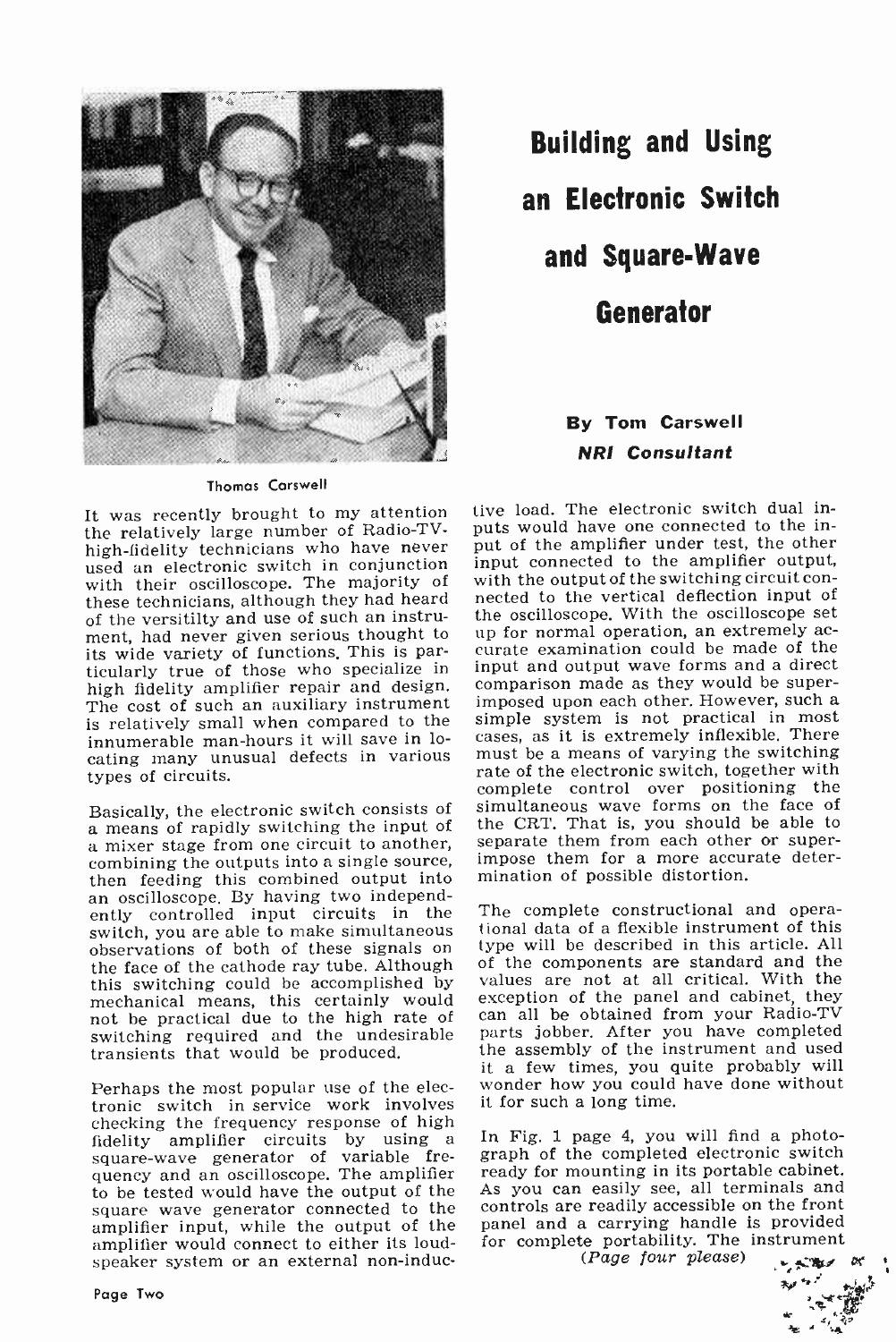# Please Help Us Identify!

American Express Company Money Order no name, address, student number on Number MF-10,396,525 for \$6 received in either the envelope or report.<br> **a** plain white envelope, postmarked "Army Air Force Postal Service, March 29 money order. This is undoubtedly a tuition payment. If we knew who sent it, we could credit it to his account.

Report on Experiments 51-60, Radio Dem-

# Listen Americans!

### by

# Dr. George S. Benson

John Jones works in an industry. He op-<br>erates one of the small but amazingly and do what John has done, the pruning<br>productive machines in a plant that turns knife would begin to work on government<br>out a widely used elect out a widely used electrical appliance. He is on an hourly wage rate. But the pay<br>is good and his income is a little above It is no exaggeration to say that the averthe average for skilled workers in Ameri-<br>can industry. John made out his federal erate an automobile, or send a child<br>income tax return for 1958 and he did some through college with the amount of money income tax return for 1958 and he did some through college, with the amount of money<br>thinking and figuring. And then, for the that could be cut from their tax bill if<br>first time in his life he wrote a letter to every possi his Congressman.

John, on his tax return, attached a slip that showed he had already paid more ing were set aside.<br>
than a month's income in withheld income<br>
taxes; and yet he owed an additional sum for whch he had to send Uncle Sam a<br>check. He noted too the amount of taxes<br>he'd paid through the year on purchases of merchandise. And he set about figuring<br>how much indirect, or hidden taxes he'd<br>paid during the year. When he totaled the<br>whole thing up and then added his state<br>and local taxes, John had a better under-<br>standing of why

He wrote his Congressman and his two<br>Senators. "I'm just a little guy," he told<br>them, "and I know the government per-<br>forms some mighty valuable services for<br>me and my family. But I've been doing<br>some figuring and thinkin could be saved. And since we're in a cold war we ought to be cutting expenses and not increasing them in all the other services. Please use your influence to cut govno name, address, student number on

Please write and tell us if either of these items is yours.

Report on Experiments 51-60, Radio Dem-<br>student number. That way, you can be<br>onstration Kit 6RK, received in a plain sure everything you send us will be prop-<br>white envelope post-marked "Montreal, erly identified and handl ates: Whenever you write us-whenever be sure to give your full name, complete address and your NRI student number. If you are a graduate, write "G" after your sure everything you send us will be prop-

ernment spending everywhere."

Director-National Educational Program sincere and moderate. If just half of the This is one of the most effective letters that could be written to Congress. It is American workers would take careful and do what John has done, the pruning

> that could be cut from their tax bill if plied in government and if, for the dura-

| Index                                                                     |  |
|---------------------------------------------------------------------------|--|
| Article<br>page                                                           |  |
| Editorial                                                                 |  |
| Building and Using An Electronic<br>2<br>Switch and Square-Wave Generator |  |
| Listen Americans<br>3                                                     |  |
| NRI Professional Model 12 VTVM<br>ѧ                                       |  |
| How to Service the Common AD-DC<br>Radio Receiver<br>12                   |  |
| New 1959 Roll Charts Available for<br>Models 70 and 71 Tube Testers<br>14 |  |
| 18                                                                        |  |
| Alumni News, Chapter Chatter<br>20                                        |  |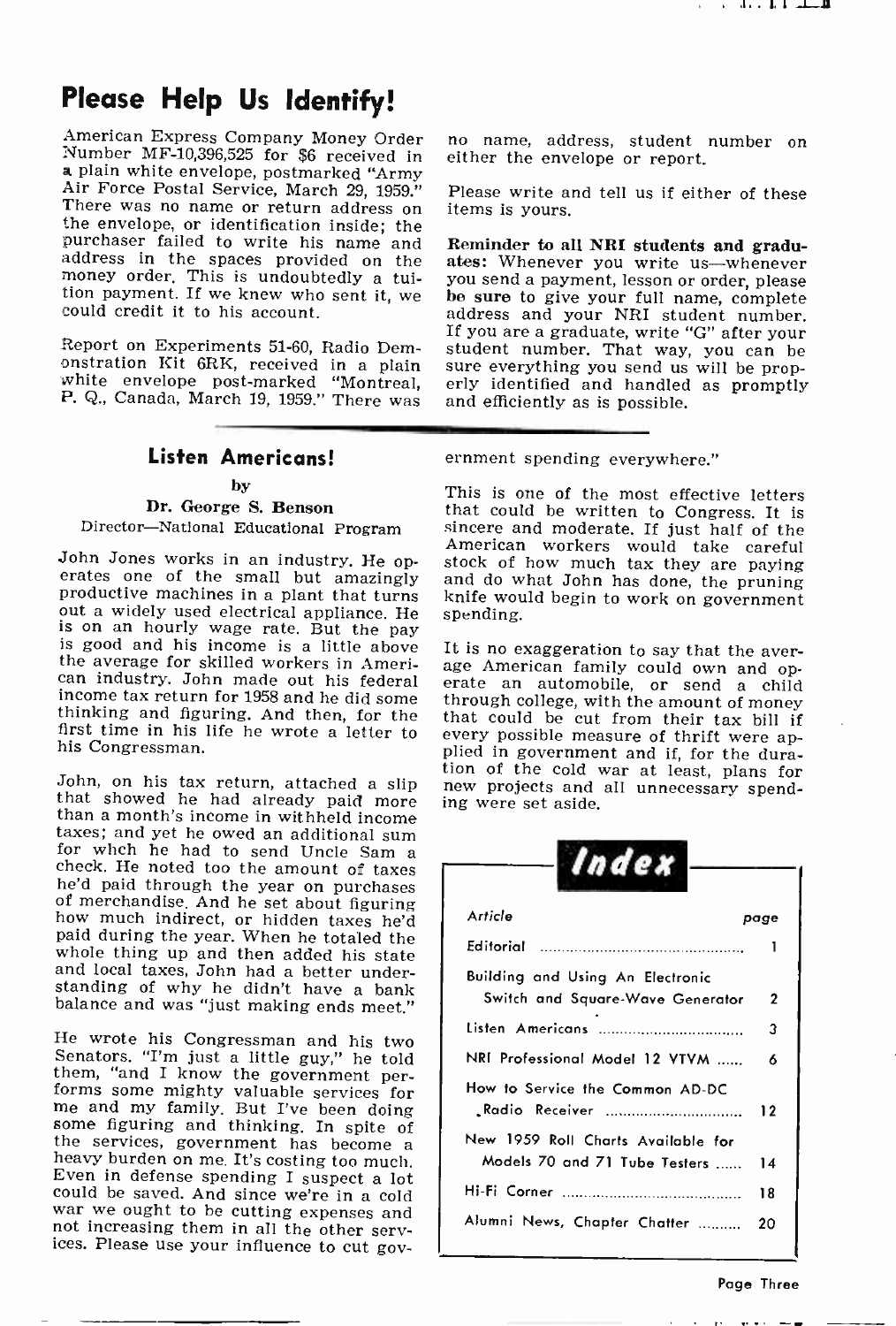

Figure 1. Electronic switch ready for mounting in portable cabinet.

up ready for use in a matter of seconds.

There is a rather unique feature of this electronic switch which is worth mentioning at this time. In addition to the amplifier, mixing, and switching circuits, a separate twin -channel amplifier is provided that can be used for a multitude of purposes. Primarily the twin outputs from ternal sync to the oscilloscope from either of the input channels. If input signals of different frequences are to be observed

simultaneously, the oscillo-<br>scope can be set up for external sync and the sweep rate can be synchronized with either of these signals by simply choosing the correct output terminal on the electronic<br>switch. This twin-channel amplifier can be either a 12AU7, 12AT7, 12AX7, or 12BH7 tube. Certain types of these tubes will give more output than others, although the output for standard sync purposes would be more than sufficient for average use.

To gain a better understand-<br>ing of this instrument, carefully examine the overall block diagram in Fig. 2. You will notice that the input signals are fed into the input signal amplifier after which they are transferred to a mixing stage. The mixing running multivibrator whose switching rates are variable in several steps. This is necessary due to the wide frequency ranges of the signals that will be observed on the oscilloscope. Alternately, each section of the mixer tube will be triggered to cut-off by the output of the multivibrator. As a result, the output on the plates of the mixing tube will alternate from input to input as each section of the tube con- ducts.

Now that the signals have been switched so that they can be simultaneously applied to the oscilloscope, a refinement should be added to isolate the plate circuits from the output of the switch. This is very effectively done by inserting a low-loss cathode follower which presents an output whose impedance is practically constant, regardless of the output frequency.

is extremely light and can easily be car- no difficulty in gaining a complete and<br>ried to any point of your bench and be set accurate understanding of this theory of To those of you who are unfamiliar with this theory, the schematic diagram shown in Fig. 3 will most certainly appear to be somewhat confusing at first glance. However, by rereading the basic theory of operation just described, you should have accurate understanding of this theory of operation.

> The parts placement and wiring are not at all critical. The layout shown in Fig. 4 can be changed in any manner to suit the ponent layout. This particular method<br>was chosen simply because it requred no<br>bending of chassis edges and four simple brackets can be mounted under the chassis to provide a very solid means of chassis support back of the panel. Any other method of chassis support would be satisfac-



Figure 2. Block diagram of electronic switch.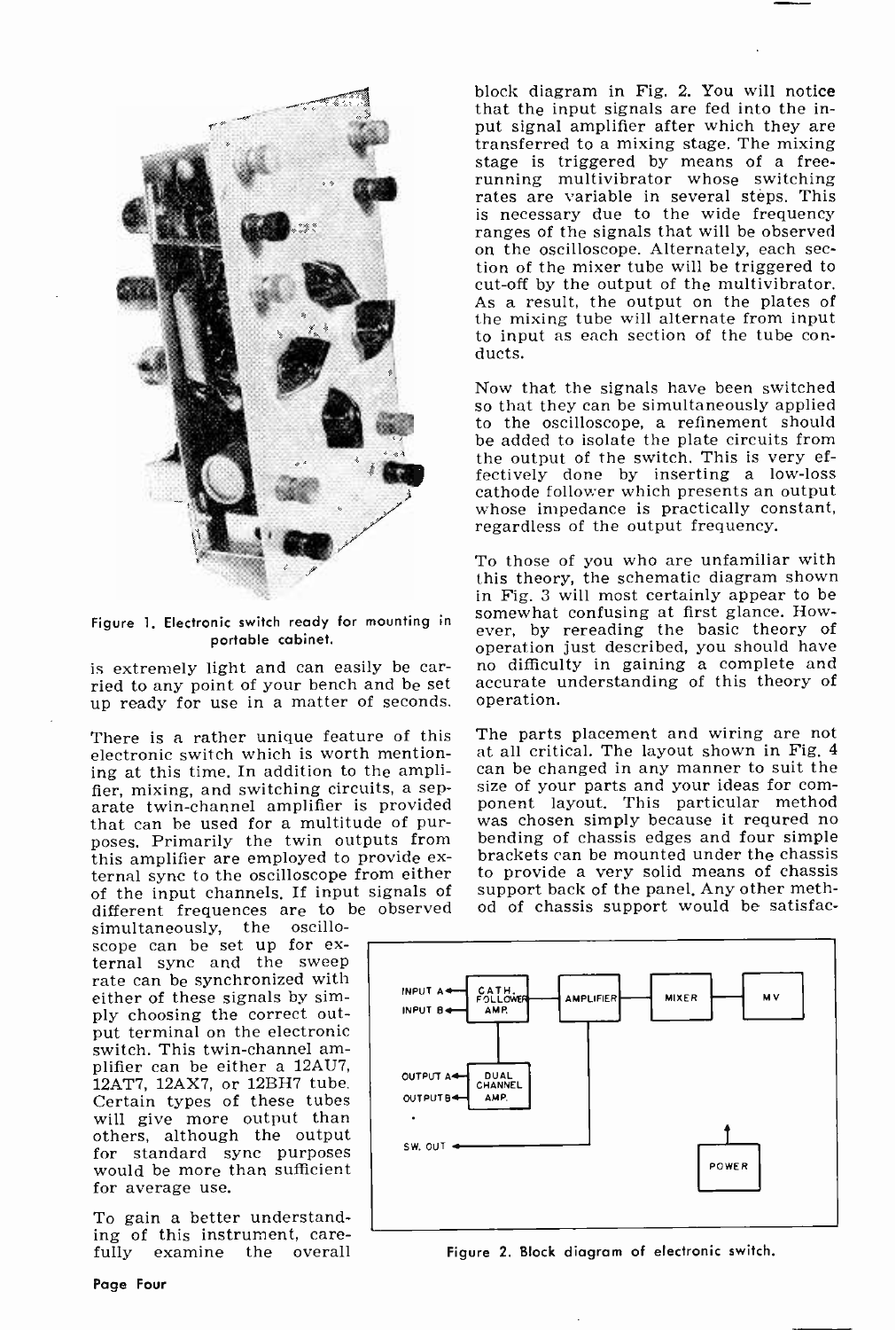

Figure 3. Schematic diagram of electronic switch.

tory, as long as you leave sufficient chassis

You might find it more convenient to move necting the chassis and the panel circuits.<br>the tubes somewhat closer together so<br>that the filter choke can be mounted on the opposite side of the chassis plate. It cuits, it is ad is not necessary that this be mounted exactly as shown and you may find the assembly and wiring somewhat easier if the choke is moved as described.

that the chassis and panel are connected in no way to the heater circut. This was deliberately done in order to avaid the possibility of hum being introduced into the grid and cathode circuits of the tubes. However, after completion of the instrument, it was found that grounding either side of the heater string to the chassis had little or no effect on the oscilloscope. It prob-<br>ably would be perfectly satisfactory if<br>one side of these heaters were grounded<br>as they normally would be in many ciras they normally would be in many cir- damage of the components and wiring by cuits of this type. This would simplify the the drill. wiring somewhat by eliminating these ex-<br>tra leads to the tube sockets.

wiring of the chassis. It definitely would be a good idea to do this before any at-<br>tempt to mount the chassis on the panel tempt to mount the chassis on the panel itp of the iron in place long enough so<br>is made. Otherwise, it will be rather that any excess flux that remains will be<br>difficult to reach some of the tube pin boiled out. Also, tilt connections and you possibly would burn some of the wiring and components with

area for the tubes and the components. wiring can be done, including the panel<br>terminals and controls, before interconyour soldering iron. About 90% of all wiring can be done, including the panel necting the chassis and the panel circuits.

flat against the chassis to reduce the pos-<br>You will notice by the diagram in Fig. 3 sibility of hum pickup. Then, determine As is typical in the assembly of most cirother connections. After this is done, the filament circuit should be completed with the interconnecting filament leads placed the exact points where you wish to make any possible mounting holes for the insulated or ground lugs to which various terminals of the components will be made. In the initial assembly here at NRI, these holes were located and drilled after this preliminary wiring was completed. Of course, if you prefer, they could be drilled at any time before this point. It would not be a good idea to attempt to drill these holes after any further steps in the assem-<br>bly have been made due to the possible

chassis, mounting all resistors and capaci-<br>Here is a word of caution in the initial tors securely and whenever all leads are Continue with the basic wiring on the tors securely and whenever all leads are in place on a certain terminal, it should be carefully soldered, Be sure to hold the that any excess flux that remains will be a position so that the excess solder will (Page eight please)

Page Five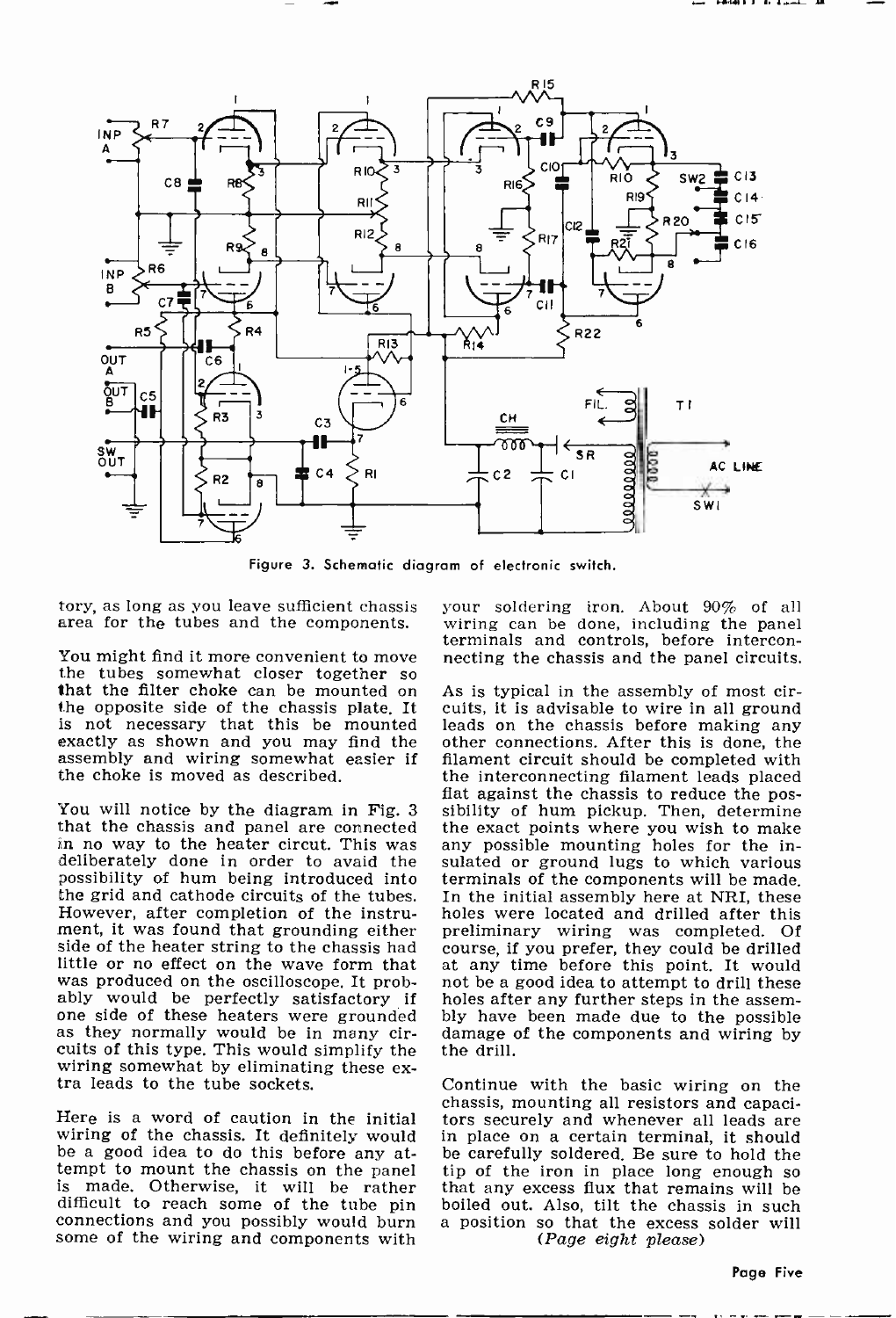# NRI Professional Model <sup>12</sup> Vacuum Tube Voltmeter

### Best Quality at Its Price

This VTVM is a top performer among low-<br>priced Vacuum Tube Voltmeters. It's accurate, good looking, easy to operate. It has a wide selection of ranges, is stable and<br>dependable, light in weight, small and compact. Only because we buy these VTVM's in large quantities direct from a wellknown instrument maker, are we able to offer this fine instrument at this low price.

# The Advantages of A Vacuum Tube Voltmeter

Essentially, a VTVM uses the amplifying ability of vacuum tubes to increase greatly the sensitivity of the basic voltmeter. The sensitive 400 microampere meter move-<br>ment in a balanced dual triode bridge<br>vacuum tube circuit, which results in a<br>constant input impedance of 131/3 megohms on all dc voltmeter ranges. This means that you can ignore the loading effects of the dc voltmeter even when making measurements in critical radio and television circuits. Peak -to -Peak or AC rms volts and resistance are also measured with the sensitive circuit. The meter movement is electronically protected against reasonable overloads.

#### Provides Five Basic Types of Measurements

Radio and Television. With High Voltage TV Probe (available at extra charge),  $\overline{dc}$  making measurements of unknow range is extended to 30.000 volts. Voltmeter ity, Five ranges 0 to  $\pm$  600 volts. range is extended to 30,000 volts. Voltmeter polarity switch eliminates reversing leads. For correct polarity just change polarity switch.

2. AC Volts-Five ranges, 0-1200 volts, cov er power frequencies, and supersonic frequencies.

3. Peak -to -Peak AC Volts measure up to 3200 volts in five ranges. Maximum shunt capacity of input cable 67 mmfd.

4. Ohmmeter Measurements-Up to 1000 megohms in five overlapping ranges. This permits measurements of extremely small and large resistances. Tests condensers for leakage and opens. Low ohms scale for checking coil windings. One zero adjustment serves all five ranges.

5. Zero Center Scale-Shifts electrical zero of the dc voltmeter from left end of scale



1. DC Volts—Five ranges, 0-1200 volts, pro-<br>vide for all basic dc measurements in portant type of measurement in balancing<br>Radio and Television. With High Voltage FM and TV discriminator circuits, or in to center of scale in a jiffy. A very important type of measurement in balancing making measurements of unknown polar-

> Output Measurements in connection with alignment. High dc sensitivity makes the Model 12 ideal for avc output measurements. DC blocking condenser on ac ranges permits measuring audio signal at plate of output tube.

## Twenty -Five Separate Ranges

| DC         | AC         |                                                     |
|------------|------------|-----------------------------------------------------|
| Volts      | Volts      | Ohms                                                |
| $0 - 3$    | $0 - 3$    | $0-1000$ $(10 \space ohms \space center)$<br>scale) |
| $0 - 12$   | $0 - 12$   | $100K$ $(1.000)$ ohms center<br>scale)              |
| $0 - 60$   | $0 - 60$   | 0-1 Megs (10,000 ohms<br>center scale)              |
| $0 - 300$  | $0 - 300$  | 0-100 Megs (1 Meg center<br>scale)                  |
| $0 - 1200$ | $0 - 1200$ | 0-1000 Megs (10<br>Megs<br>center scale)            |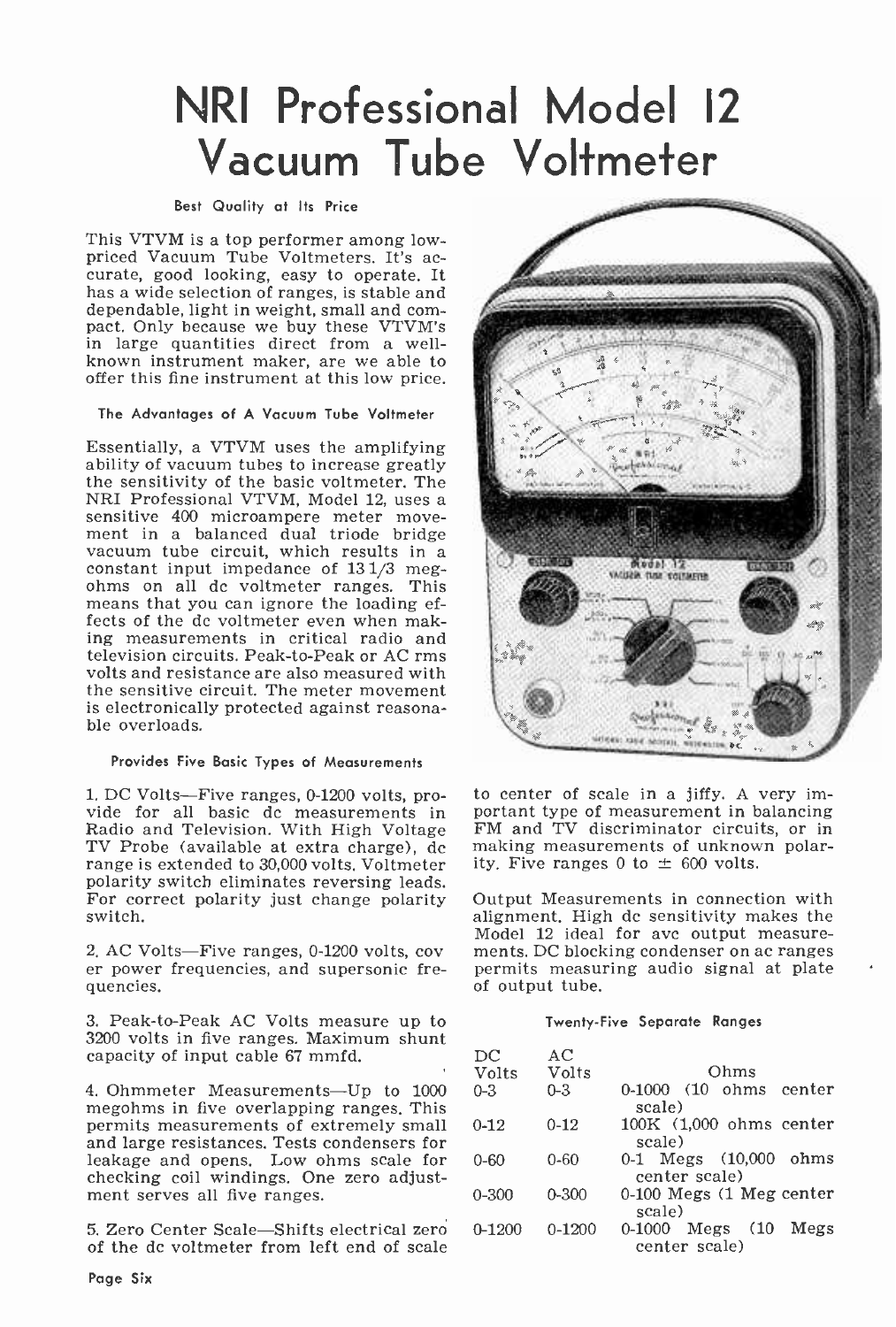PANEL: Brushed aluminum field, contrasting black deep-etched characters.

CASE: Metal, black ripple finish, with per- spiration proof plastic handle, over-all size:  $7\frac{3}{4}$ " x  $5\frac{7}{8}$ " x  $3\frac{1}{2}$ ".

METER: 400 microampere, double-jeweled D'Arsonval construction,  $\pm$  2%. Large 5½-<br>inch meter-easy to read.

ACTUAL WEIGHT: 514 lbs. SHIPPING<br>WEIGHT: 7 lbs. INCLUDES: Operating instructions and schematic diagram, AC-<br>DC-Ohms probe, two  $1\frac{1}{2}$  volt flashlight cells.

TUBES: One 12AU7; two 6AL5 tubes.

POWER REQUIRED: Operates only on 50- 60 cycles, 110-120 volts ac.

WARRANTY: Standard 90-day EIA war-<br>ranty.

Compare the NRI Professional VTVM with<br>other instruments of this type. For quality and price you will find yourself coming<br>back to the NRI VTVM as your best buy.<br>We sincerely believe this instrument is un-<br>surpassed in quality at this low price.

Universal Test Probe Included



Universal test probe (above) included at no extra charge. Handy switch in handle. Throw in one direction for all AC volts, PEAK-TO-PEAK AC volts and Ohm meas-<br>urements; in opposite direction for all DC volts measurements.

Optional Accessories



High Voltage TV Multiplier Probe

Illustrated above. Extends DC volts range to 30,000 volts for SAFE high -voltage TV measurements. Heavy-duty bakelite handle with two-inch high voltage barrier. Helical film -type cartridge multiplier resistor. Price, \$6.50.



Crystal Detector High Frequency Probe

Illustrated above. Gives positive peak voltage values for sine -wave voltage up to a maximum peak value of 120 volts. Frequency range up to 250 mcs. Well-made probe, shielded lead and connector. Price \$9.50.

Sent express collect. Please use order blank below. (Personal checks should be certified to avoid 10 to 15 days' delay in shipment waiting for checks to clear.)

 $--$  cut here  $---$ 

USE THIS BLANK TO ORDER YOUR VTVM

NATIONAL RADIO INSTITUTE ITE ITE<br>3939 Wisconsin Ave., NW Washington 16, D. C.

I enclose \$ (certified check, money order or bank draft) for which send me, by Railway Ex-<br>press, charges collect, the items I have indicated in the box on the right.  $\Gamma$ 

| One NRI Professional<br>Vacuum Tube Volt-<br>meter, Model 12, in-<br>cluding Universal test<br>leads, insulated alli-<br>gator clip, and<br>detachable isolating<br>probe for dc measure- | Price   | Write price<br>here and<br>add this<br>column |  |
|-------------------------------------------------------------------------------------------------------------------------------------------------------------------------------------------|---------|-----------------------------------------------|--|
| ments                                                                                                                                                                                     | \$45.00 |                                               |  |
| One Crystal Detector<br>High Frequency Probe                                                                                                                                              | 6.50    |                                               |  |
| One High Voltage TV<br>Multiplier Probe                                                                                                                                                   | 9.50    |                                               |  |
| (If you live in Washington, D. C.,<br>add 2% D. C. Sales Tax)                                                                                                                             |         |                                               |  |
| Total amount enclosed                                                                                                                                                                     |         |                                               |  |

Tell me how I can buy this instrument on monthly terms.

Page Seven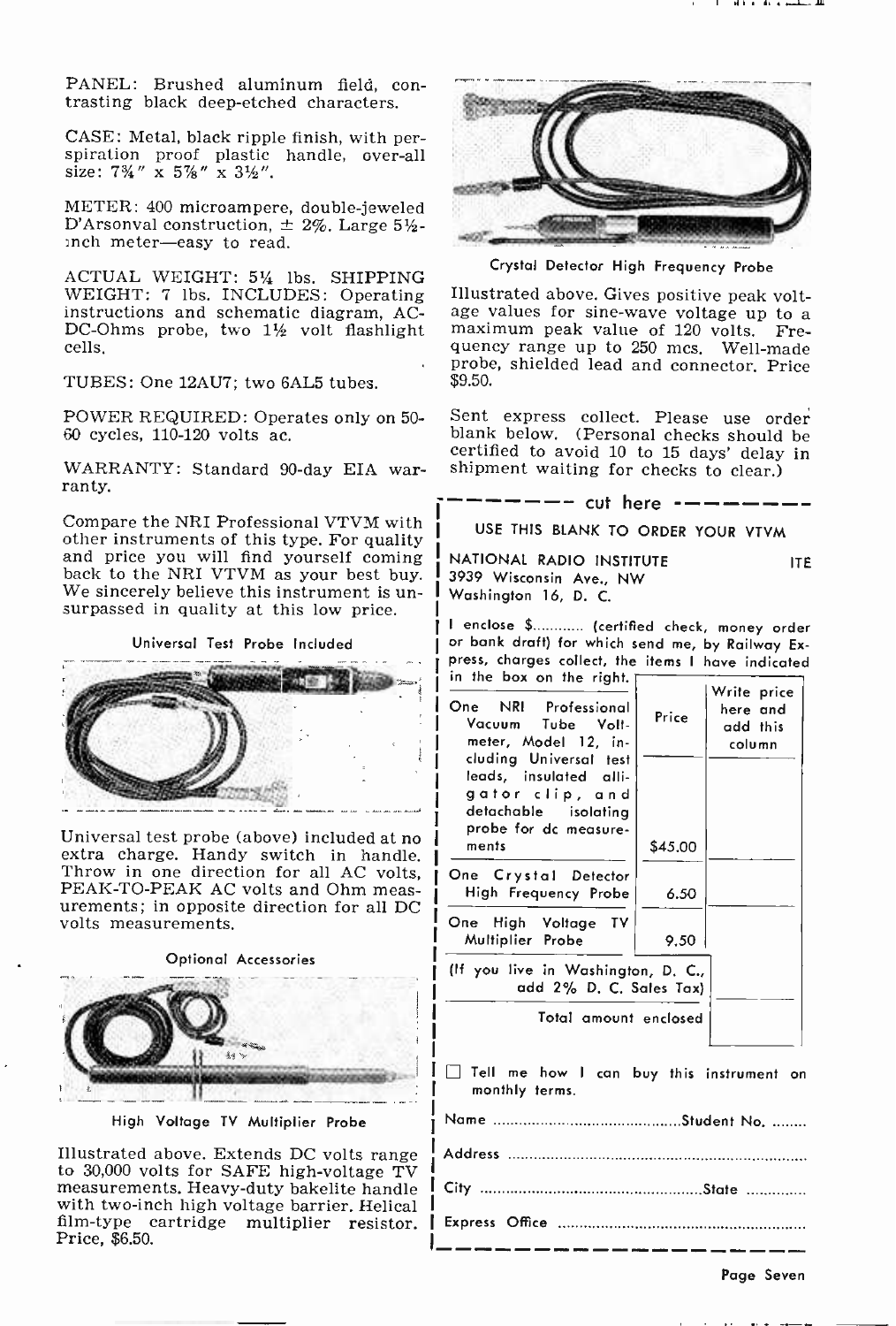

Figure 4. General tube and parts layout.

(Continued from page five)

flow back on the tip of the iron, reducing the possibility of a short between adjacent terminals.

After the chassis wiring has been com- ing or smoking. If any such overloading pleted, follow the same procedure with appears, you will almost always find it is the panel controls. Connect the leads on the panel and chassis terminals that will sembly. Leave these wires about three If everything seems to be satisfactory, inches long and any excess can be cut off make sure that all tubes are lighting.<br>when the panel and chassis circuits are Remember, there are two filaments in all when the panel and chassis circuits are interconnected.

In the final step of assembly, it is only near the inside top of the glass envelope.<br>necessary that you begin connecting these If the tubes appear to light in a normal necessary that you begin connecting these<br>wires between chassis and panel. Use a given sequence and check off each connec- ing or overloading, it is ready for a final<br>tion on the schematic diagram as it is checkout with your oscilloscope and any<br>made. This will avoid the chance of a associated signal s minor error that could upset the operation sine wave  $\overline{or}$  any regular square-wave of the entire instrument. The length of these wres is not particularly significant, although they should be cut as short as B to any 6-volt AC source. In fact if you conveniently possible. After all the con- can conveniently reach one of these points nections have been completed, bolt the on your electron mounting brackets on the chassis so that it is rigidly supported behind the panel. Since these brackets are metal, they also will provide a secure electrical bond between these two units. This completes the assembly of your electronic switch.

Your next step is to check out the entire assembly. Insert all the tubes in their respective sockets, making sure to have the tube pins accurately lined up with the socket holes to avoid possible bending switch up to about mid-position. Turn the of these pins. After all tubes are in place, gain of the oscilloscope up to a point make sure the on-off switch on the channel<br>B gain control is turned to the off position. With the instrument lying on its side, so pair of sine wave traces unless the vertical that the tubes are in a horizontal position, positioning control, R11, on this switch is insert the power plug into an AC wall exactly

outlet. Keep your hand on the plug in case there is a short circuit at some point in the wiring. If nothing happens, turn the power switch on, keeping a close watch on the chassis for possible signs of sparking or smoking. If any such overloading a result of excess solder or an accidental short between tube socket terminals.

make sure that all tubes are lighting. of the twin triodes and you should be able to observe a pair of brightly lighted spots near the inside top of the glass envelope. fashion and nothing appears to be smoking or overloading, it is ready for a final checkout with your oscilloscope and any generator. If a square-wave generator is not available, simply connect inputs A and on your electronic switch chassis, this could be used for this purpose. The output of the instrument must connect to the vertical input of the oscilloscope. In additon, connect a short jumper between the insulated terminals of the dual inputs. This places the 60-cycle signal simultaneously to both of these channels.

Set up the oscilloscope for any convenient low frequency sweep rate and turn the input gain controls, R6 and R7, on the switch up to about mid-position. Turn the where a trace of about 1-inch is obtained. You probably will be able to observe a positioning control, Rll, on this switch is exactly centered. Turn this control first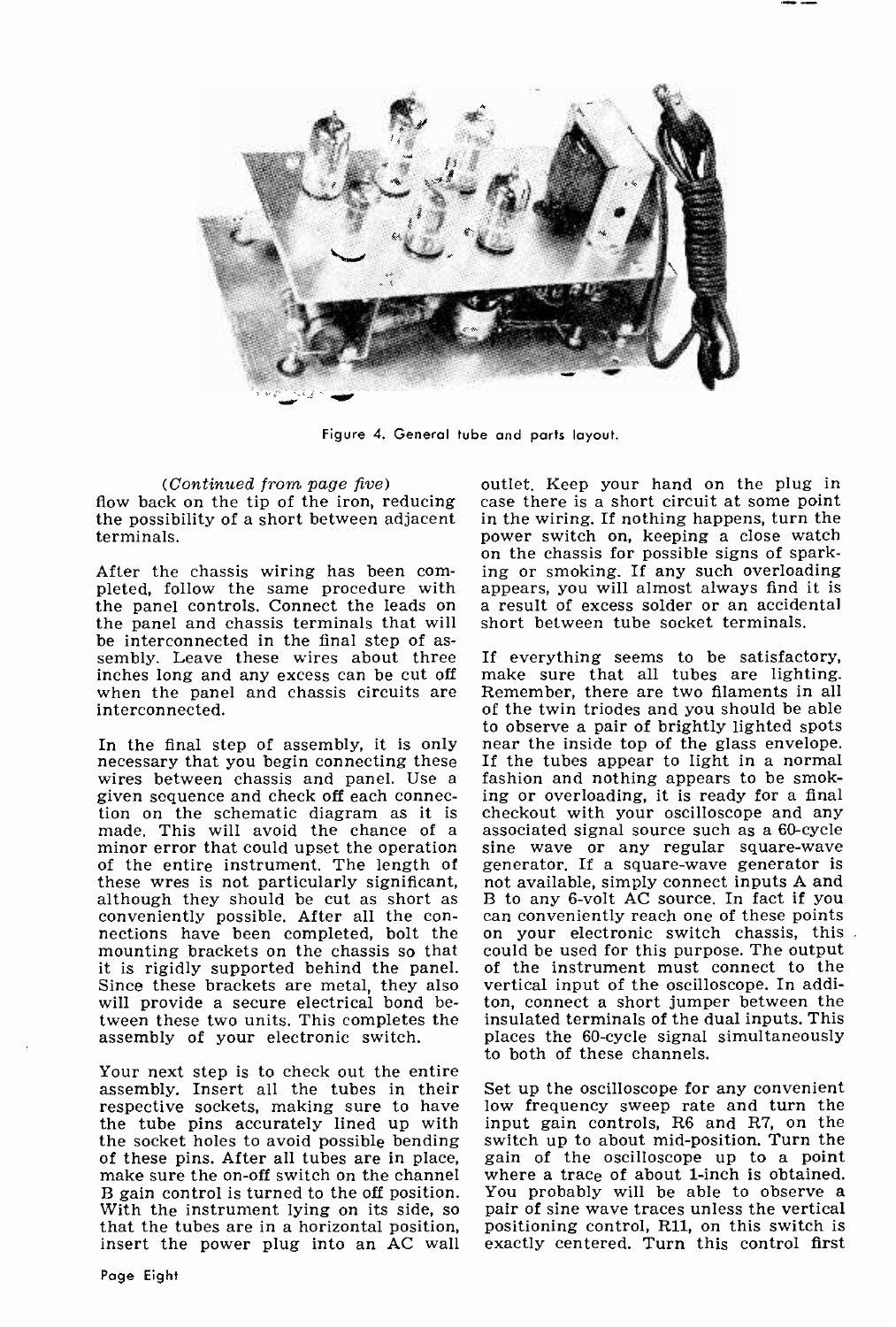in one direction and then the other. The traces on the face of the scope should separate in opposite directions. That is, they can be either superimposed, or sep-<br>arated in either direction.

Next, let's check the operation of the electronic switch for each of the four switching speeds provided. These speeds will and 5000 alternations per second. The actual switching rate or speed is determined by the size of the capacitors employed in conjunction with the rate-change rotary switch, SW2. However, these particular rates were chosen as they would cover practically all of those ranges required for normal testing in electronic circuits. Set the rate switch to its fully counter clockwise position, have the lowest switching speed. Wth the 60 -cycle sine waves still imposed on the face of the CRT, you will notice that rather pronounced breaks in the continuity of the waveform or trace can be observed. and the rates in the sweep trace will be smaller and more numerous. By continuing up to the highest switching rate, these interruptions in the trace will become progressively smaller, indicating a higher switching speed that is produced by the Figure 6. (A) ideal square wave. (B) Loss of high-<br>triggering action of the multivibrator. frequency response. (C) Loss of low-frequency

If everything appears to be satisfactory up to this point, you can be reasonably gainty sure the switch is operating normally. cor<br>However, there are several other tests switch can be made to illustrate the many cal<br>uses to which the instrument can be put. dir

Disconnect the jumper wire between in-



Figure 5. Typical input and output square-wave<br>signals in a high-fidelity amplifier.



Figure 6. (A) Ideal square wave. (B) Loss of highresponse.

Disconnect the jumper wire between in-<br>puts A and B. Also, disconnect the 6.3-volt tion of the speed rate selector switch, SW2,<br>60-cycle wire that connects to one of these and four spearate and distinct frequencies 60-cycle wire that connects to one of these and four spearate and distinct frequencies terminals from the filament circuit. Turn can be observed. It may be necessary that both gain controls, R6 and R7, fully you change the gain control for input B has the movable contact against the switch stop but the switch is not turned off. Turn the vertical positioning control, R11, first in one direction, then in the other. You will notice that a square wave is presented on the tion of the speed rate selector switch, SW2, you change the sweep rate of the oscilloscope itself in order to obtain a more definite pattern. Notice the symmetry of the square wave and the relatively steep leading and trailing edges. By employing<br>this square wave output in conjunction<br>with a high fidelity amplifier under test,<br>a very accurate determination of its over-<br>all frequency response can be made. This is due to the fact that, although the basic upper and lower frequency limits of this output may appear to be rather limited, you must remember that when a clean reproduction is obtained, you can be sure the amplifier under the test will reproduce complex waveforms at frequencies that are 10% of the lowest square wave frequency and ten times the highest square wave frequency. If this output were fed directly into a test amplifier and a clean trace was obtained at the output of the would have a frequency response range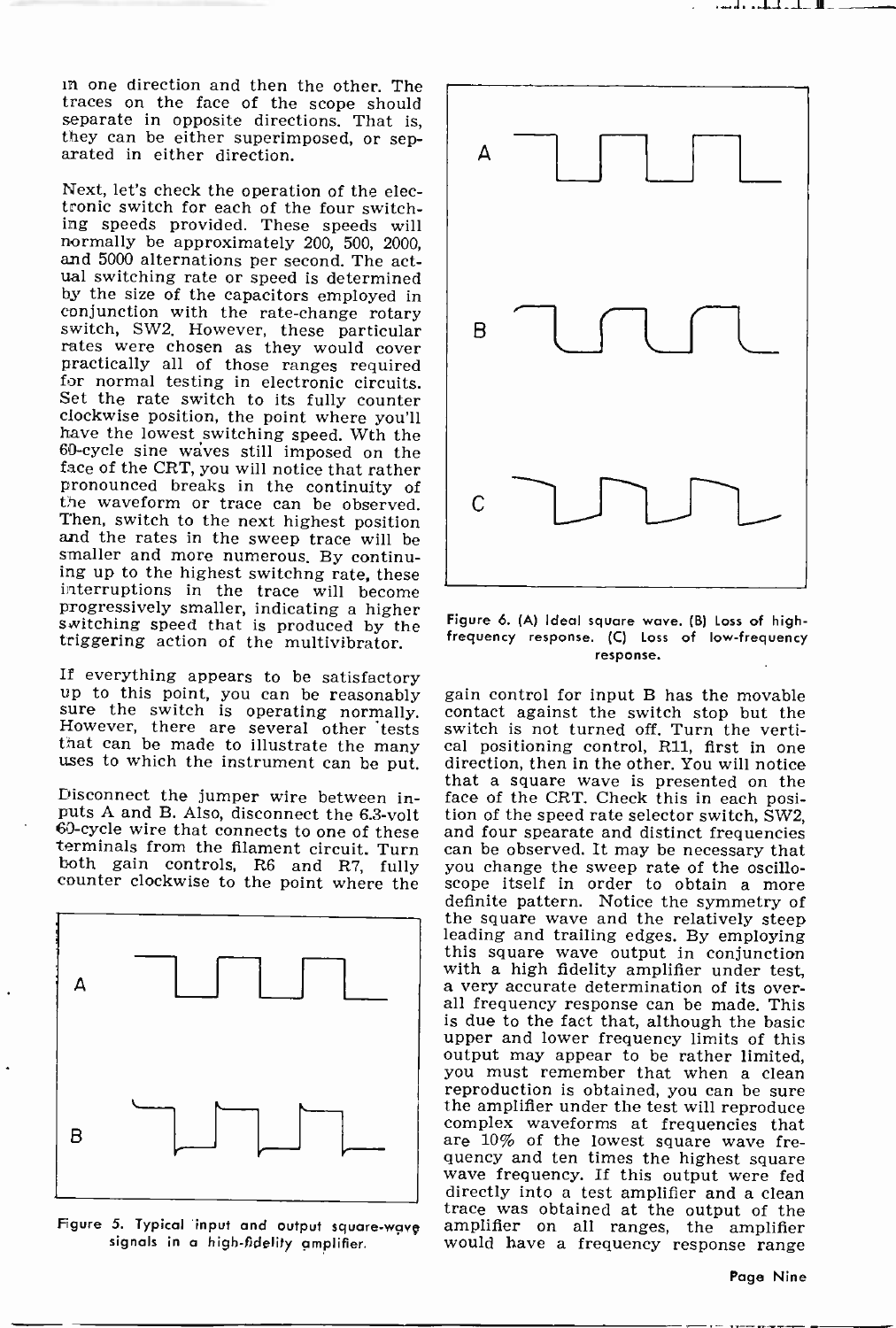with negligible distortion of between 20-<br>cycles and 50,000-cycles. This is one of the unique features about this type of electronic switch that makes it so valuable sync terminal on the oscilloscope. Leave<br>in testing amplifier circuits in testing amplifier circuits.

made to demonstrate the use of the additional dual -channel amplifier that is primarily employed for producing a sync vtvm for its lowest ac voltage range and<br>signal to the oscilloscope. If a square- gradually increase either of the gain conwave generator is available, connect its trols on the switch until the fileter<br>subsut to either of the input terminals connect moves to about midscale. Make a output to either of the input termnals pointer moves to about midscale, make a<br>on the electronic switch. Also, replace the note of this reading. Do not touch the set-<br>jumper between these input terminals so ting of the squ jumper between these input terminals so



Figure 7. Front panel layout of switch.

that the signal is fed into both channels. Connect a lead between either of the outputs of the dual-channel amplifier to the external sync terminal on the oscilloscope and set the scope up for external sync. Turn up the gain of the instruments being — many square-wave generators that serve<br>used so that a satisfactory trace is pro- — only one major function. Duplicate some used so that a satisfactory trace is produced on the CRT. Now, advance slowly of these other waveforms by connecting<br>the external sync gain control on the os-your 60-cycle ac signal into one channel cilloscope and you should find that the trace observed is considerably stabilized. This is due to the fact that you are syncing the oscilloscope to the amplified output pulses of the electronic switch and widely separated frequencies at the same

Continuing with the testing and demon-

There is one more series of tests to be either the output terminals of the dual-<br>made to demonstrate the use of the addi- channel amplifier and reduce the gain of **OUTPUT** operation, only a slight meter deflection<br>should be noticed, indicating that this amstrating of the versility of this additional dual channel amplifier, disconnect the output of the amplifier from the external sync terminal on the oscilloscope. Leave ment. Connect your vtvm test leads across either the output terminals of the dualboth input controls to zero. Set up the vtvm for its lowest ac voltage range and trols on the switch until the meter note of this reading. Do not touch the setwish to make a comparison of the deflec-<br>tion obtained directly from the square wave generator output and the output of the dual channel amplifier. Connect the vtvm directly across the generator output and if all controls were set for normal operation, only a slight meter deflection plifier provides an ideal method of measur-<br>ing extremely low ac voltages with a standard vtvm. In fact, when using a frequency test record, you can actually measure the outputs of many different<br>types of phonograph cartridges and, if a record is kept of these measurements that<br>are made during your routine service<br>work, you can quickly determine whether or not the pickup cartridge is below ac-<br>ceptable standards.

> There is a rather unique case to which<br>this same amplfier can be put. By connecting a pair of headphones across the output, it makes an excellent audio signal tracer if a shielded probe and lead is used on the input. If an rf type probe is substituted, you will be able to trace the signals through the i-f stages and possibly even the rf stages in a radio receiver. It is recommended that for most of these uses, a standard shielded pair of test leads be used in order to reduce the possibility of external noise or serious hum pickup.

extreme sync stability should be obtained. time. They may be super-imposed for a careful comparison of amplitudes and then By referring to the illustrations, you will notice that the overall operating frequency response of the switch is more than sufficient for all audio amplifier work. In addition, the square -wave output is quite clean and is equal to that obtained with many square-wave generators that serve your 60 -cycle ac signal into one channel and any other random frequency from the square wave generator into the other. Notice that you can accurately observe<br>different shapes of waveforms and even time. They may be super-imposed for a separated for an even closer examination

Page Ten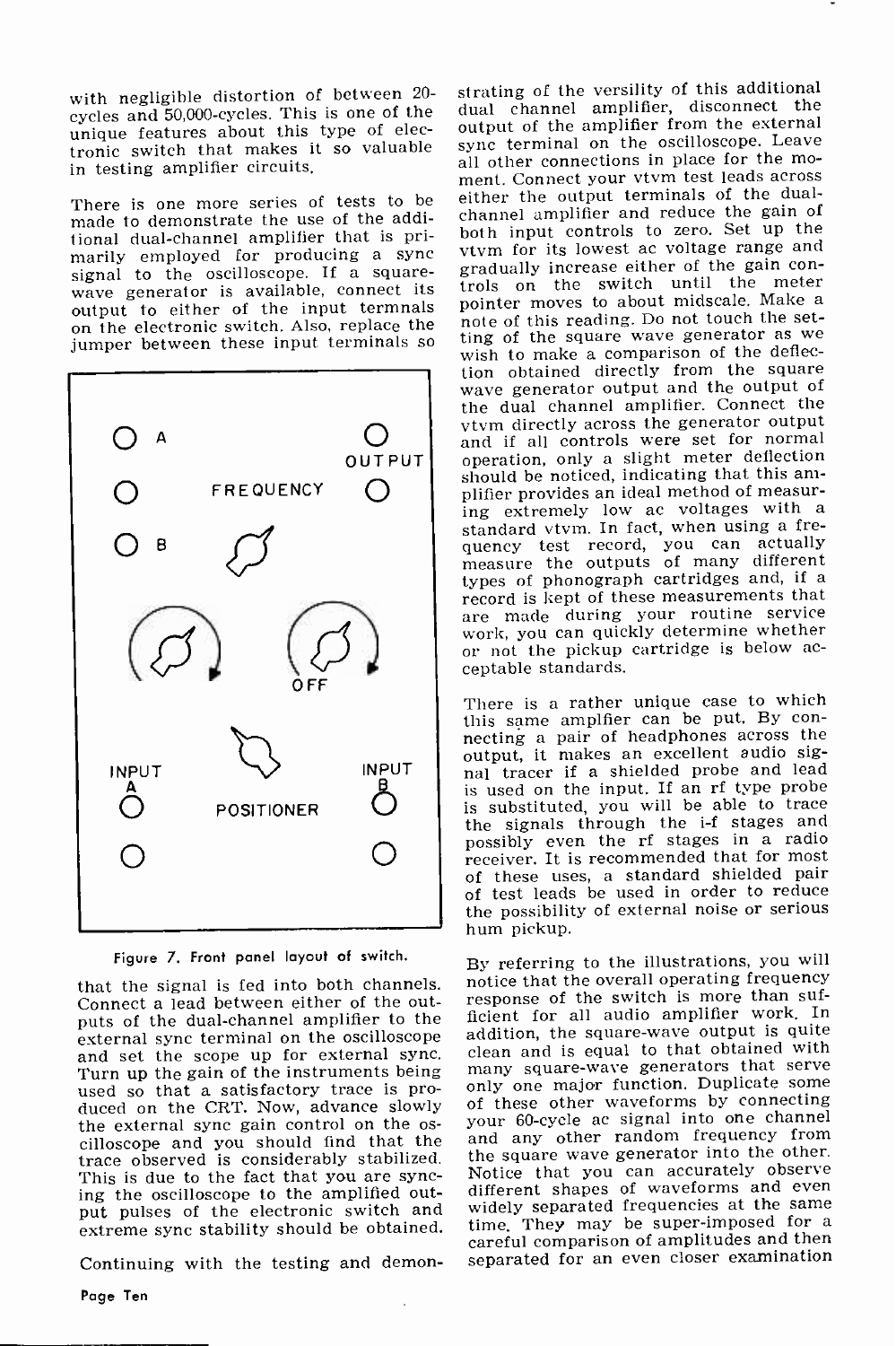of each individual wave trace for possible is straight-forward and once the socket distortion and even phase displacement. In fact, as you gain experience in using mounting holes located and drilled, you this instrument, y applications are practically around the radio-TV-high fidelity service establishment.

serve simultaneously sync pulses at the pleasing appearance due to their identical input and output circuits of the sync sep-<br>sizes, they will easily fit into a small recinput and output circuits of the sync separator or amplifier stage of a TV receiver.<br>Since the amplitude of either one can be varied independently of the other, care-<br>ful super-imposition of the traces will mounting screws, can be obtained from instantly show you any distortion, however small, that is present. Also, by careful calibration of the individual gain controls, the exact amplitudes can be compared venient to work with. It is advisable that and the gain of the stage can readily be you choose a gauge that is not too heavy computed by simply dividing the output voltage by the input voltage.

If reasonable care is taken in the assem-<br>bly of this neat little unit, you will have<br>a service instrument that should give you years of satisfactory trouble -free service and will probably become one of the most frequently used auxiliary instruments in almost any large Radio-TV parts dealer<br>the shop. Mechanically, the construction for a dollar or so? Such a tool will pay the shop. Mechanically, the construction

# Electronic Switch Parts List

|                | C1 50 mfd-150 volt R8 10K |                |                       |                |
|----------------|---------------------------|----------------|-----------------------|----------------|
| C2             | 30 mfd-150 volt R9        |                | 10K                   |                |
| C3             | $.25$ mfd                 | <b>R10</b>     | 1К                    | Westi          |
| C <sub>4</sub> | $.001$ mfd                | R11            | 1 <sub>K</sub>        | "Le            |
| C5             | $.25$ mfd                 | <b>R</b> 12    | 1K                    |                |
| C6             | $.25$ mfd                 | R13 22K        |                       | Radar De       |
|                | $C7$ .05 mfd              |                | R14 4.7K              |                |
|                | $C8$ .05 mfd              | R15 10K        |                       |                |
|                | $C9$ .1 mfd               | <b>R16</b>     | 10M                   | Motorists      |
|                | C <sub>10</sub> .001 mfd  | <b>R17</b>     | 10M                   | travel from    |
|                | $C11.1 \text{ mfd}$       | <b>R18 10M</b> |                       | while rada:    |
|                | C12 .001 mfd              |                | <b>R19 100K</b>       | all the dri    |
|                | $C13$ .1 mfd              |                | <b>R20 100K</b>       | Westingho      |
|                | $C14$ .05 mfd             |                | <b>R21 10M</b>        | the progra     |
|                | $C15$ .02 mfd             |                | CH 40 ma choke        | in two yea     |
|                | C <sub>16</sub> .005 mfd  | T1             | $6.3V - 2A$ , $150v$  | within five    |
|                |                           |                | $-25$ ma              |                |
| R1             | 47K                       |                | SW1 On-off switch     | Automobile     |
|                |                           |                | on R6                 | special pai:   |
| ${\bf R2}$     | $10 \text{ mag}$          |                | $SW2$ Single pole $-$ | trol functio   |
|                |                           |                | 4th row ro-           | ination of     |
|                |                           |                |                       | handled au     |
|                |                           |                | tary sw.              | system wo      |
| ${\bf R3}$     | $10 \text{ meg}$          | 9              | Standard insul.       | and more       |
|                |                           |                | binding posts         | far, they sa   |
| R4             | 220K                      | 4              | Dial knobs            |                |
| $_{\rm R5}$    | 220K                      |                | Panel, chassis,       | This radar     |
|                |                           |                | line cord,            |                |
|                |                           |                | cabinet               | display of     |
| R6             | 500K                      |                | Misc. hard-           | tance of u     |
|                |                           |                | ware, etc.            | day or nig     |
| R7             | 500K                      | 5              | 12AX7 tubes           | which cars     |
| R8             | 10K                       | 1              | 6C4 tube              | safety. It     |
|                |                           |                |                       | $\overline{a}$ |

is straight -forward and once the socket holes have been punched and all other should be able to complete the assembly

Some other typical uses of the instrument cabinet that is used for the NRI Model in such an establishment would be to ob-  $2W$  vtvm. Besides making an extremely Incidentally, the assembly constructed here at the Institute employed the same cabinet that is used for the NRI Model pleasing appearance due to their identical tangular space on the shelf you may use for your service instruments. These cabinets, complete with the handle and panel mountng screws, can be obtained from NRI for \$4.00 postpaid. The aluminum um gauge aluminum that you find conyou choose a gauge that is not too heavy to be cut by ordinary hand shears.

> If you have only a one -quarter -inch drill on hand and find that making the mounting holes for the panel controls is rather objectionable, why not purchase one of the small one-quarter inch-three-eighths inch hand reamers that can be obtained from almost any large Radio-TV parts dealer for itself many times over in the time saved and the reduction in the number of callouses developed on your hands.

# Westinghouse Engineers Say "Leave the driving to IT"

 $-$ n r i $-$ 

# Radar Device Will Automatically Drive Cars Coast-to-Coast

Motorists of the future will be able to travel from coast to coast fully relaxed while radar equipment in their cars makes all the driving decisions according to two<br>Westinghouse engineers. They predicted the program will be in experimental use<br>in two years and may be in general use<br>within five years.

binding posts and more practical than any suggested so far, they said. Automobiles could follow a strip of foil or special paint down highways while all con- trol functions-including steering, determination of speed and stopping-could be handled automatically. The radar guidance system would be simpler, more reliable

> This radar system could give a panoramic display of the roadway ahead for a distance of up to one mile and effective for day or night driving in any weather in which cars could travel with reasonable safety. It could indicate the distance to (Continued on page nineteen)

> > Page Eleven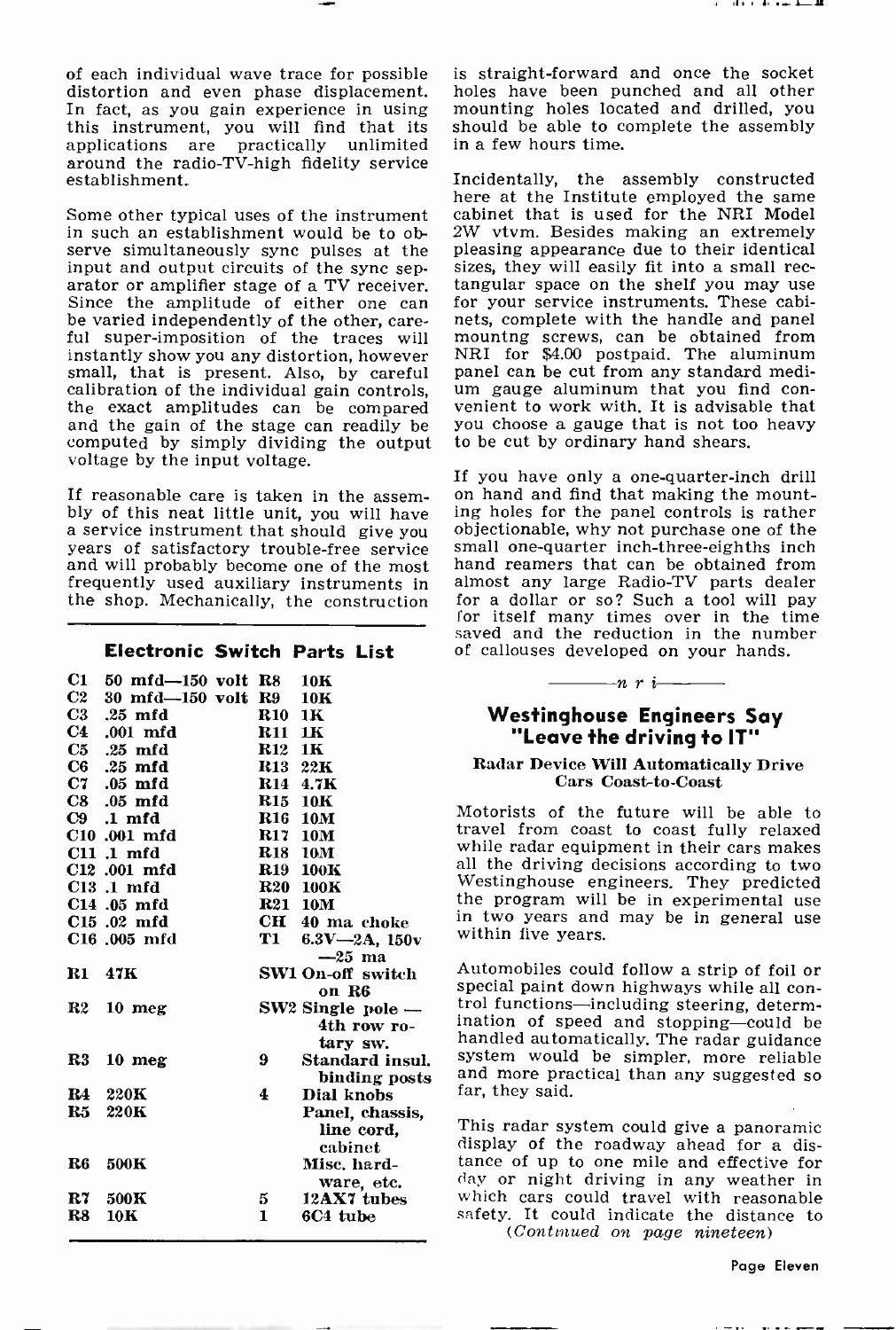# HOW TO SERVICE THE COMMON AC -DC RADIO RECEIVER

IN SPITE of numerous developments in the field, it still holds true that most of the radios the service technician encoun-<br>ters are ac-dc sets. The circuits used in of the power line, and the audio output<br>most of these sets are basically the same. tube is next. Then, comes the i-f amplifier This article will help you to understand ac-dc sets and service them faster and more efficiently.

has been placed in the center of this maga-<br>zine, on pages sixteen and seventeen, so that you can easily remove it. After you where the various tubes should be placed finish reading the article, you may wish in the receiver even when you receive a<br>to mount the diagram over your service set that has had the tubes removed Locate to mount the diagram over your service bench for easy reference.

# Tubes Used in Typical AC -DC Circuits

The modern 5-tube ac-dc receiver uses the following tubes or their equivalents: 12BE6 oscillator-mixer; 12BA6 i-f amplifier; 12AT6 second detector-avc-first audio; tube in that socket. Next, install the i-f 50B5 audio output; and 35W4 rectifier. Fig. 2 lists the tubes you are most likely to find in ac -dc sets.

In many cases, a manufacturer specifies a certain tube in the first run of a receiver, but substitutes a different tube later. The manufacturer can, by changing the tube socket and the socket wiring, substitute a 50L6 for a 50B5, a 12SK7 for a 14A7, or a 35W4 for a 35Z5. When such tube substitutions are made by the manufacturer, there filament. The simplest way to locate such is seldom any change in the receiver cir-<br>cuit. The tubes are almost identical; consequently, a new tube socket and slight<br>rewiring allow tubes to be substituted.

This is a very important point, because you will frequently find such substitutions in commercial ac -dc receivers. There is no reason for such a substitution to bother look at the base diagram of the substitute tube, and determine which pin is connected to which element of the tube. Then check the voltages and compare them with the parallel combination of a portion of the voltages listed for that particular element rectifier tube filament and the pilot light. voltages listed for that particular element of the tube.

# Tracing the Filament Circuit

Let's look at Fig. 1, particularly at the filament connection of the various tubes.

The composite ac-dc receiver diagram of the filament string so that one side of (Fig. 1) and the diagrams of the more the filament is at B—potential. This helps common circuit variations form a basic prevent excessive hum This basic order of connection is used in almost all ac-dc receivers. The rectifier tube filament connects to the "hot" side of the power line, and the audio output tube is next. Then, comes the i -f amplifier tube, the oscillator -mixer, and finally the second detector-avc-first audio tube. The second detector-avc-first audio tube filament is usually connected at the B-end of the filament string so that one side of the filament is at B-potential. This helps

> This information enables you to determine in the receiver even when you receive a the socket that has one of its filament pins connected to the hot side of the power line, and install the rectifier tube in that socket. Next, locate the tube socket that has one of its filament pins connected to one of the filament pins of the rectifier tube socket, and install the audio output amplifier tube, then the oscillator-mixer tube, and finally the second detector-avcfirst audio tube. (Of course you can start at the B- point for the receiver and trace the circuit in the other direction).

# Filament Circuit Defects

The most frequent defect in the filament circuit of an ac -dc receiver is an open tube a defect is to remove each tube from the set and then check across the filament pins of the tube with an ohmmeter. If any tube filament is open, replace that tube.

There is one more point that must be mentioned in connection with open tube filaments. Notice that the pilot lamp (PL1) is in parallel with a portion of the rectifier tube filament. Also notice that the rectifier plate connects to the tap of the filament. This means that the  $B$ - supply current for the entire set must flow through the parallel combination of a portion of the When you find an open rectifier tube fila-<br>ment, you should always check the possibility of a short in the power supply circuit before you install a new tube. This is particularly true when you also find that the pilot light has burned out.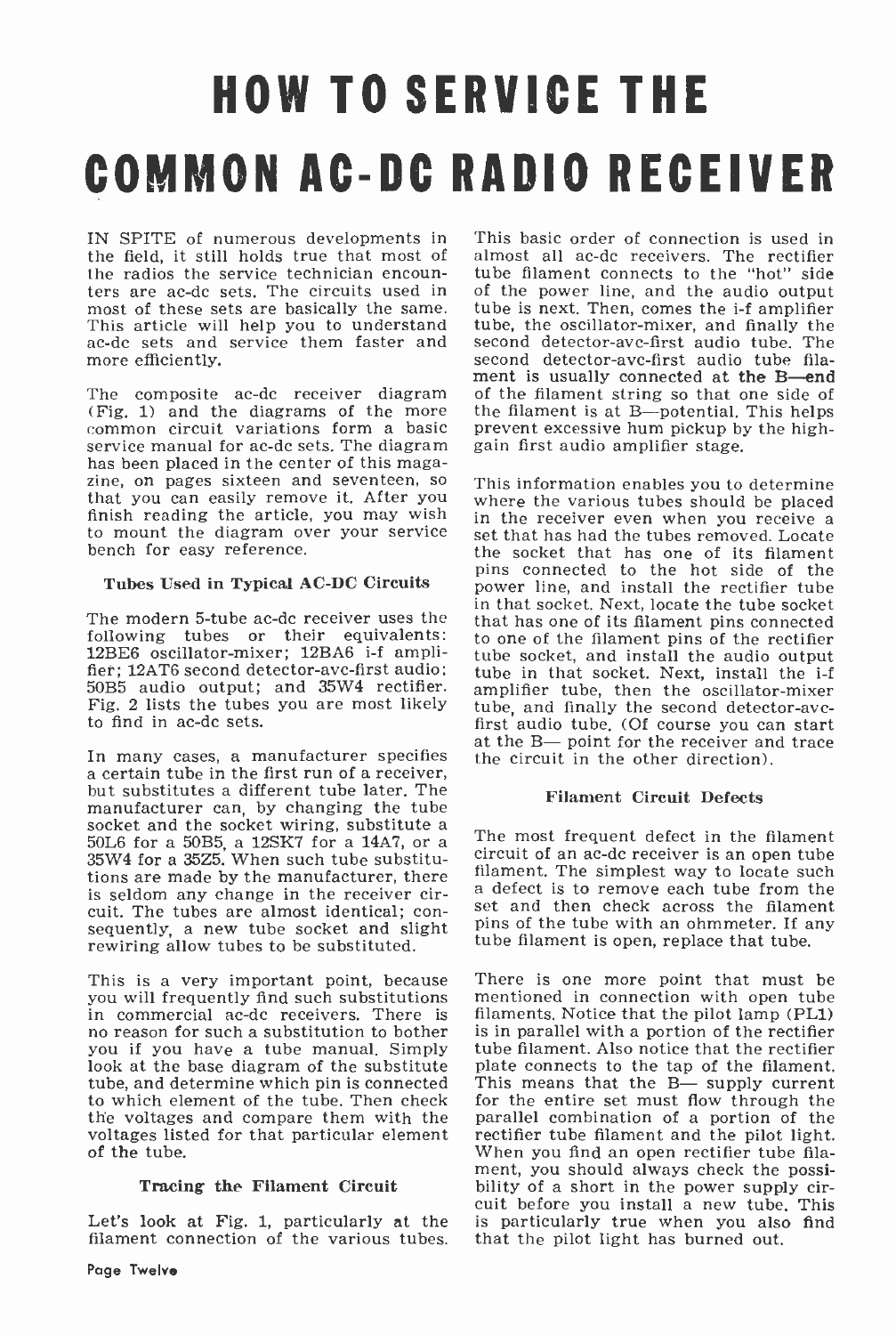To check the possibility of a short, unplug the receiver, short the two prongs of the power plug, and turn the set's switch on. Then connect one lead of your ohmmeter to the shorted prongs of the power plug, which tubes are receiving filament voltage.<br>and connect the other obmmeter lead to The metal tubes used in many ac-dc reand connect the other ohmmeter lead to the cathode pin of the rectifier tube socket. Note the reading and then reverse the ohmmeter leads and again observe the<br>reading. The highest reading is the one reading. The highest reading is the one to use. Both readings are suggested be-<br>cause electrolytic condensers are involved decide exactly which filaments are receivand you must observe the polarity of your ohmmeter test leads. Only one reading, with the positive ohmmeter probe con-<br>nected to the rectifier cathode, is required if you know your ohmmeter polarity. A<br>low-resistance reading (10,000 ohms or – As-mentioned previously, Fig. 1 is a comless) indicates a short. Locate the shorted component and replace it before you install a new rectifier tube. Particularly, check the filter condensers and the audio by-pass exactly like this diagram, but the general<br>condenser connected between the plate design will be the same. In this discussion, condenser connected between the plate or between the plate of the audio output<br>tube and B-. These condensers frequently short.

Occasionally, you will encounter a set that "blinks." That is, the set will start to heat up, and the tube filaments will light;<br>suddenly they will go out. After a minute The or so, the filaments will come on again; then go out again. This symptom is the result of a thermal open in a tube filament. Since the tube filaments are in series, an  $\frac{m}{n}$ <br>open at any point will cause all of the for<br>filaments to "go out." When the circuit the opens, the entire line voltage will appear across the "break" and there will be no voltage drop across the rest of the tube filaments. This makes it easy to find the defective tube. Connect an ac voltmeter,<br>set to measure the line voltage, across set to measure the line voltage, across each tube filament in turn. Leave the meter connected until the set "blinks." If the tube is good, the voltage across the filament will drop to zero. If it increases, the tube should be replaced since it has a thermal open in its filament.

Another common filament defect prevents one or more of the tubes in the set from lighting. The schematic shows that the filament of the second detector-avc-first<br>audio is the only tube filament that conaudio is the only tube filament that con-<br>nects directly to B--. Now suppose a<br>heater-cathode short existed in the i-f am-<br>plifier tube—what would happen? Of<br>course, the heater-cathode short would connect the filament of the i-f amplifier to B-. Consequently, the full line voltage would be applied to the rectified tube filament, the audio output tube filament, and possibly the *i-f* amplifier tube filament. The oscillator-mixer tube filament and the second detector-avc-first audio tube filament would receive no voltage. Conse-

quently, they would not light.

When you encounter this unusual condition, it is sometimes difficult to decide just which tubes are receiving filament voltage. ceivers do not have visible filaments; and although a tube which feels cold would indicate a lack of filament current, you should always use your voltmeter to check decide exactly which filaments are receiving voltage, and then decide which tube is most likely to have a heater -cathode short.

# The Five-Tube AC-DC Circuit

posite circuit. That is, it represents the type of circuit you are most likely to find in commercial receivers. Few sets will be exactly like this diagram, but the general we will consider each part in the receiver. its function, its approximate value, and short. The parts will be considered separately starting at the loop antenna and moving through the set. The parts are listed in Fig. 3.

loop antenna picks up the electromagnetic radiation from the air and supplies the resultant rf voltage to the input of the receiver. The loop antenna and the mixer section of the tuning condenser form a tuned circuit that helps pick out the desired signal and exclude undesired signals.



Page Thirteen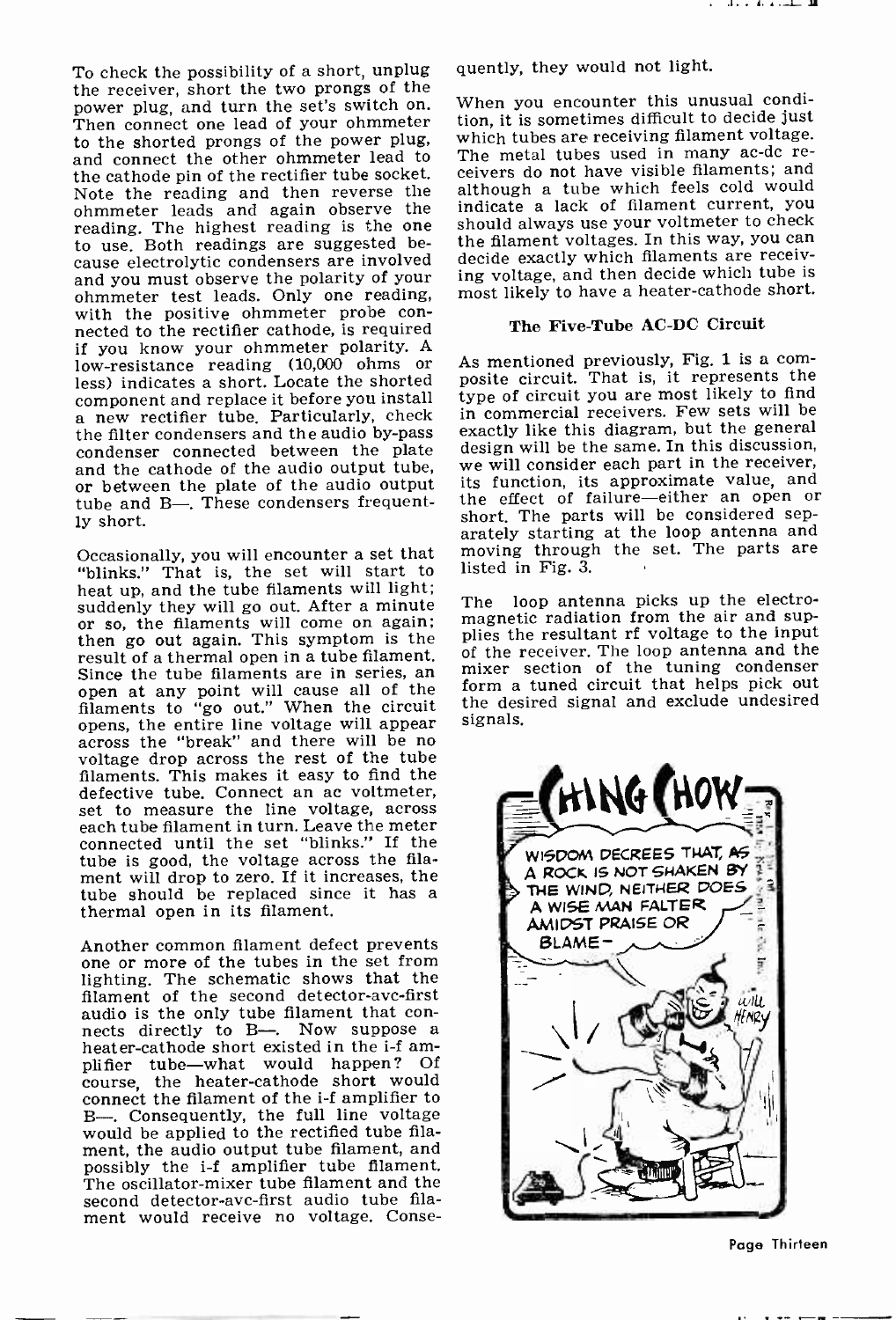Loop antennas occasionally open, and Another possible loop antenna defect is cause decreased sensitivity and, in some absorption of moisture. (This is particular-cases, a tendency for the set to block or ly true of loops w correct pair of terminals on the loop. Some receivers have an extra winding for use simplest way to correct any defect in the with an external antenna and these leads loop antenna, except an open loop con-<br>are usally brought out to their own termi-<br>nection or a poor are usally brought out to their own terminals. Loop antennas rarely short.

# 71 Tube Testers

new, up-to-date roll charts for the Models lists over 500 most used and newly introlists over 500 most used and newly intro-<br>duced Radio-TV tube types and is mailed<br>with a special supplement list of infre-<br>carbon tet and applying a few drops of oil with a special supplement list of infrequently encountered tube types, obsolete will generally clear up this problem.

To determine if you already have this new chart:

ber shown in the left hand column is **NRI-70 3-59,** you have this latest chart. If the form number is not **NRI-70 3-59,** your present chart is obsolete and should be replaced.

all the solution in the left hand column is<br>  $\begin{bmatrix}\n\text{NRI-71 (1-59)},\n\text{you already have this last test}\n\text{NRI-71 (1-59)},\n\text{you already have this not NRI-71}\n\end{bmatrix}\n\begin{bmatrix}\n\text{between the cathode of the oscillator-mixer}\n\text{to the end}\n\text{and a higher-than-normal voltage will ap-  
\nper a higher-than-normal voltage will ap-  
\nper the cathode of the tube and$ (1-59), your present chart is obsolete and should be replaced.

Please be sure to indicate Model of your tester in the box provided.

National Radio Institute Supply Division 3939 Wisconsin Ave. Washington 16, D. C. I enclose \$2.00 (check or money order). Send me postpaid, a 1959 roll chart for my NRI Professional Model 70 Tube Tester Model 71 Tube Tester 4 RL Name Student Number Address

City Zone State (If you live in Washington, D. C., please add | oscillator tube. However, the winding rare-2% D. C. Sales Tax)

absorption of moisture. (This is particularly true of loops wound on porous card-The simplest way to correct this trouble simplest way to correct any defect in the loop antenna, except an open loop con- nection or a poor solder joint at one of the terminals.

 $^{+6}$ 

New 1959 Roll Charts Now Available  $\begin{bmatrix}$  The dual-section variable condenser tunes<br>For NRI Professional Models 70 and oscillator circuit. If you need a replace-The NRI Supply Division now has in stock<br>The NRI Supply Division now has in stock<br>The Nodels is the Models in the Superversity of the Models in tuning<br>The Nodels in tuning is system. Dust often collects in tuning both the input circuit of the set and the condensers and prevents proper contact

types, tubes manufactured for special or<br>limited applications and foreign tubes.<br>To determine if you already have this denser with bent plates. The set will gen-Model 70 Owners: Roll your present chart and dead below that point. If you can de-<br>all the way to the top. If the form num-<br>straighten it do so If all the plates are erally be noisy at one point on the dial<br>and dead below that point. If you can de-<br>termine which plate is bent and can<br>straighten it, do so. If all the plates are<br>bent, purchase a new condenser.

Model 71 Owners: Roll your present chart scillator will stop and the set will be all the way to the top. If the form num-Price of the new charts is \$2.00 each except lack of oscillation. Of course, a quick postpaid. To order, use coupon below. channeler test would disclose that the L-2 is the oscillator coil. The coil is sub-<br>ject to opens, shorts, and possible absorp-<br>tion of moisture. If the coil opens, the<br>oscillator will stop and the set will be<br>dead. If the section of the coil that is<br>between t B-. If the other section of the oscillator coil opens, you will have no real indication except lack of oscillation. Of course, a quick coil is open.

> 5 RL oscillator tank coil. Though no connection Particularly notice the open circuit wind-<br>ing shown immediately above coil L2.<br>This winding provides capacity coupling<br>between the grid of the oscillator tube and<br>oscillator tank coil. Though no connection<br>exists between sufficient capacity to provide the necessary<br>feed-back. In some cases, this special winding is not used. Instead, a 50-mmf condenser or a 100-mmf condenser is connected between the grid of the oscillator tube and the ungrounded side of the oscillator coil. The effect is the same.

> > There is no way to check the capacity winding except by temporarily connecting a condenser between the ungrounded side of the oscillator coil and the grid of the ly fails, and consequently a testing pro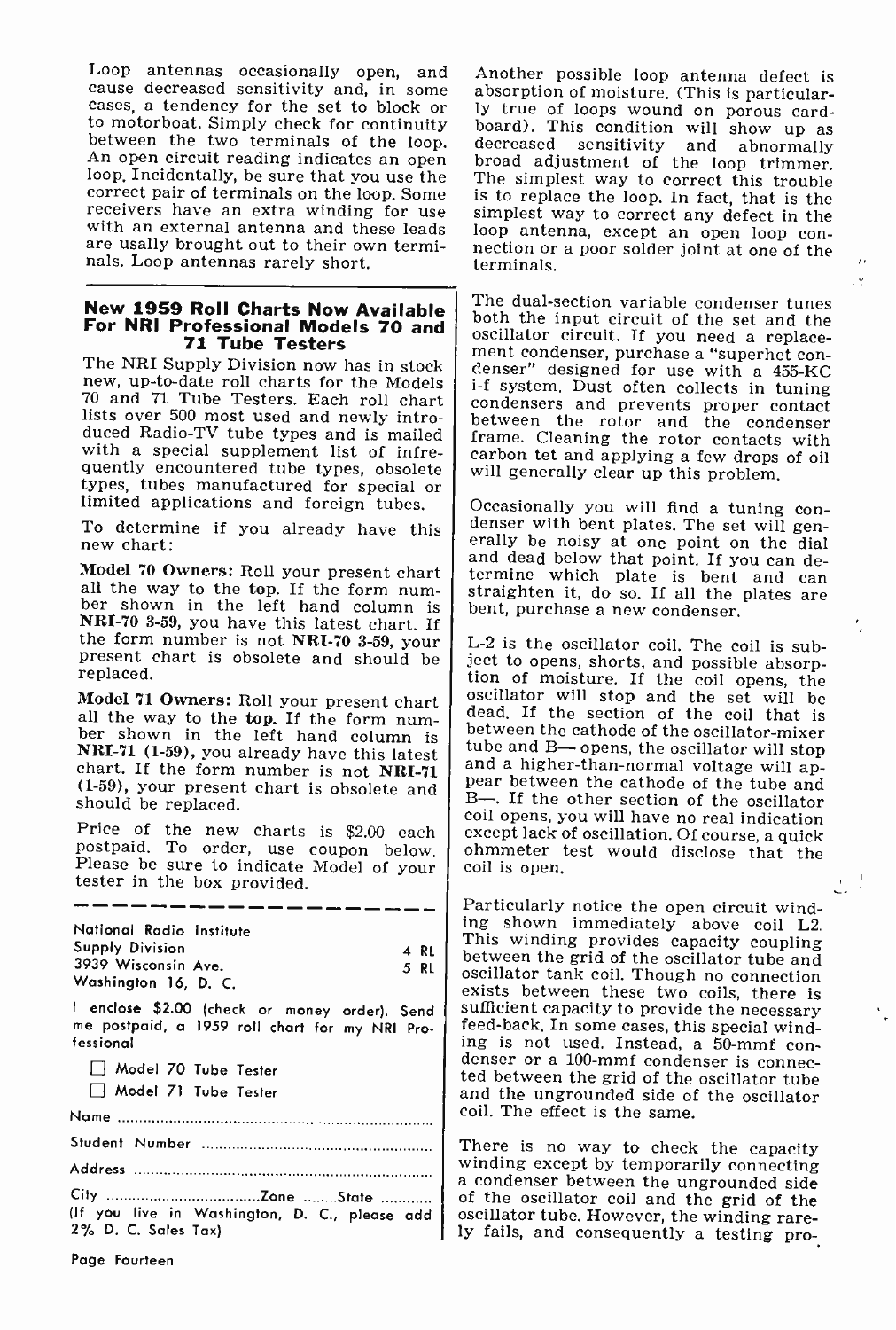cedure is not particularly necessary.

used in some ac-dc sets. Notice that the ular setting of the volume control, the con-<br>oscillator coil has two separate windings. trol is open and should be replaced. It is If a tapped oscillator coil like the one shown in Fig. 1 is not available for re-<br>placement purposes, rewire the circuit so that it is like the one shown in Fig. 4.

In both oscillator circuits Rl is the grid resistor for the oscillator stage; the bias for the stage is developed across this part. This resistor is usually 22K ohms for the you will mix ten drops of machine oil with<br>mixer tubes listed in Fig. 2. If this resistor – one, or two-fluid, ounces, of carbon, tet. mixer tubes listed in Fig. 2. If this resistor shorts or opens the oscillator will stop. Shake the mixture so that the oil will dis-<br>The resister will sometimes increase in solve in the carbon tet. This mixture does The resistor will sometimes increase in value and prevent the oscillator from operating at one end of the dial.

 $\mathcal{P}$ T1, the first i-f transformer, couples the output of the oscillator-mixer to the grid of the i-f amplifier. If the primary of the transformer opens, there will be no plate voltage on the oscillator-mixer tube. Of<br>course, the set will be dead. If the secondary of the i-f transformer opens, a higher-than-normal negative voltage will appear at the grid of the i-f amplifier tube.<br>Sometimes you will find that connecting a meter between the grid of the i-f amplifier tube and ground will cause the set to start playing. This usually indicates this condenser is connected directly across<br>that the secondary of the i-f transformer the two outside terminal of the volume that the secondary of the i-f transformer is open. An ohmmeter test will verify this.<br>(This is a relatively rare complaint, and (This is a relatively rare complaint, and  $\sum_{n=1}^{\infty}$  condenser. If the condenser opens, the re-<br>Of course the if transformer can absorbe ceiver may oscillate. To check the con-Of course, the i-f transformer can absorb moisture. When this happens, both the selectivity and the sensitivity of the re- ceiver will decrease. Replacement is the only practical solution for i -f transformer defects. Use a standard replacement 455 kc i-f transformer. The above considerations also apply to the second i-f transformer, T2.

R3 is the volume control and, at the same time, the load resistor for the second detector stage. The control is generally a amplifier. This feedback will probably<br>1-megohm unit, but values between 250K cause oscillation. If condenser C2 shorts,<br>20 ahms and 2 megohms are sometimes used no ave voltage will ohms and 2 megohms are sometimes used. If the control opens, the set may oscillate at certain settings of the volume control and operate normally at certain other settings, but the set is more likely to be dead. To check the control, connect one of your ohmmeter leads to the B-- terminal of the volume control, and the other to the hot terminal. Read total resistance of the con- trol on your meter. Next, move one ohmmeter probe to the center terminal of the control. Then vary the control over its

r. 3

f

The oscillator circuit shown in Fig 4 is circuit reading is obtained at some particrange. The resistance should vary smoothly without any abrupt changes. If an open ular setting of the volume control, the conhighly unlikely that the volume control will ever short; the internal construction makes that virtually impossible.

> Another common volume control defect is noisiness. Many servicemen use carbon tet to clean volume controls. However, you will be able to do a much better job if you will mix ten drops of machine oil with Shake the mixture so that the oil will disa much better job than carbon tet alone. Also, commercial preparations for cleaning volume controls are available.

> Three voltages appear across resistor R3: The dc voltage developed by the detector action, the rf signal voltage, and the audio signal voltage obtained from the modulated rf carrier. The dc voltage is desirable for ave purposes, and the audio voltage is, of course, desirable to operate the first audio amplifier tube in the receiver. The rf signal is not desirable and must be by-passed for good detector action. Condenser C3 is the rf by-pass. Generally, this condenser is connected directly across control. This condenser is usually a 250 mmf. mica condenser or a small ceramic denser, temporarily substitute a new one.

Resistor R2 and condenser C2 are the filter network for the avc system. Resistor R2 is generally a 1-meg. or 2-meg. unit and condenser C2 is usually between .02-mfd. and .1-mfd. If condenser C2 opens, the ave voltage will vary at an audio rate. At the same time, rf energy probably will be fed from the grid circuit of the oscillator mixer tube to the grid circuit of the i-f amplifier. This feedback will probably cause oscillation. If condenser C2 shorts, tube, and the set will more than likely distort on strong signals.

If resistor R2 opens-as it frequently does -the receiver may have any one of a num-<br>ber of symptoms. The set may be dead, it may overload on strong signals, or it may oscillate. If resistor R2 is completely open, the grid circuit of the i-f amplifier tube and the grid circuit of the oscillator-<br>(Page twenty-five please)

<sup>I</sup>"Irregular employment and lower wages face the uneducated in the economy today." -U. S. Chamber of Commerce.

Page Fifteen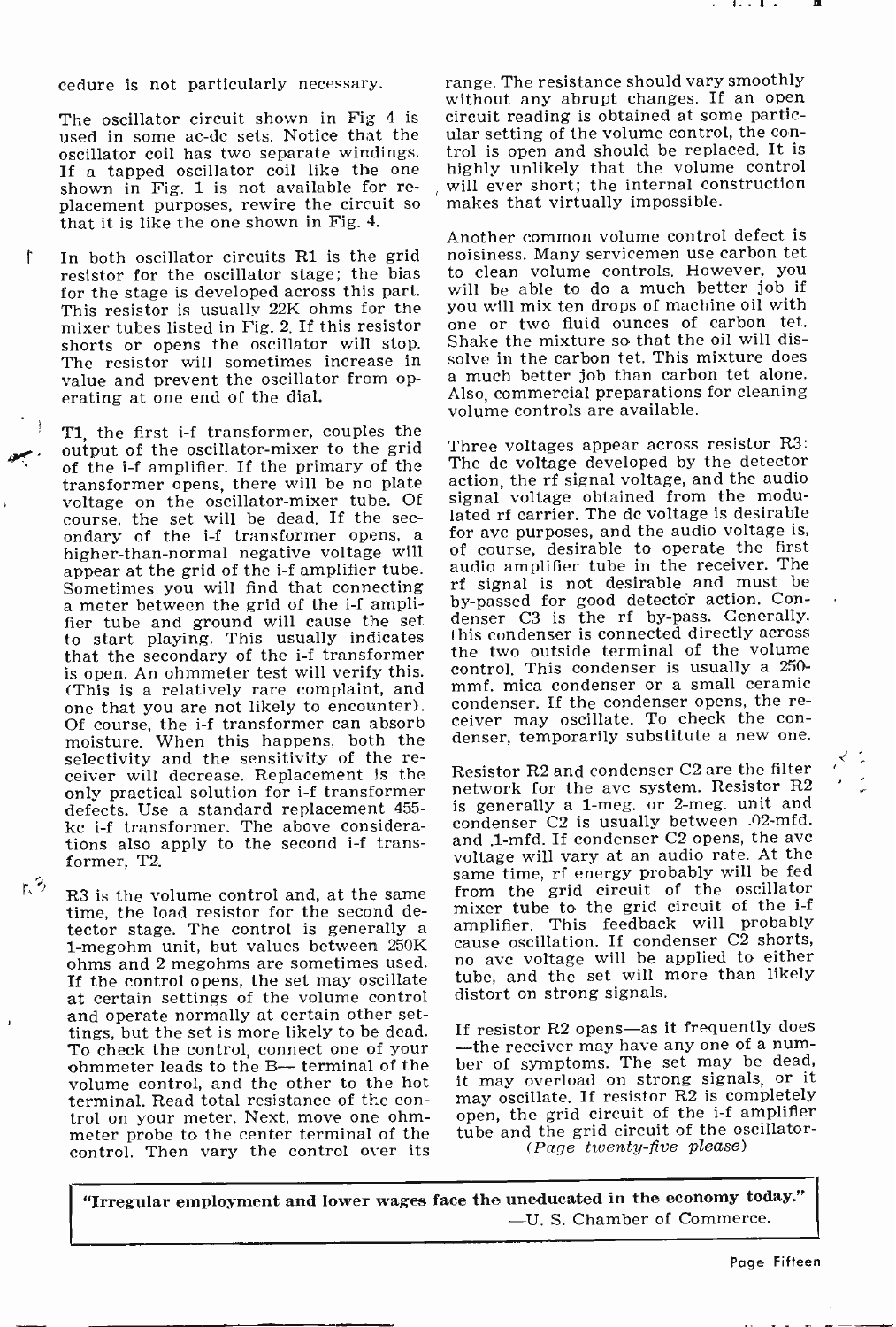|              |     | Fig. 5. Voltage Table |    |         |              |
|--------------|-----|-----------------------|----|---------|--------------|
|              |     |                       |    |         | 5            |
| Plate        | 100 | 100                   | 60 | 115     | <b>120AC</b> |
| Screen       | 100 | 100                   |    | 100     |              |
| Cathode<br>. |     |                       |    | $6 - 9$ | 120          |
| Control Grid | *-1 | $+$                   | 0  | ٥       |              |
| Osc. Grid    |     |                       |    |         |              |

Note: Voltages measured with set tuned to a weak station. These voltages will vary with signal strength.

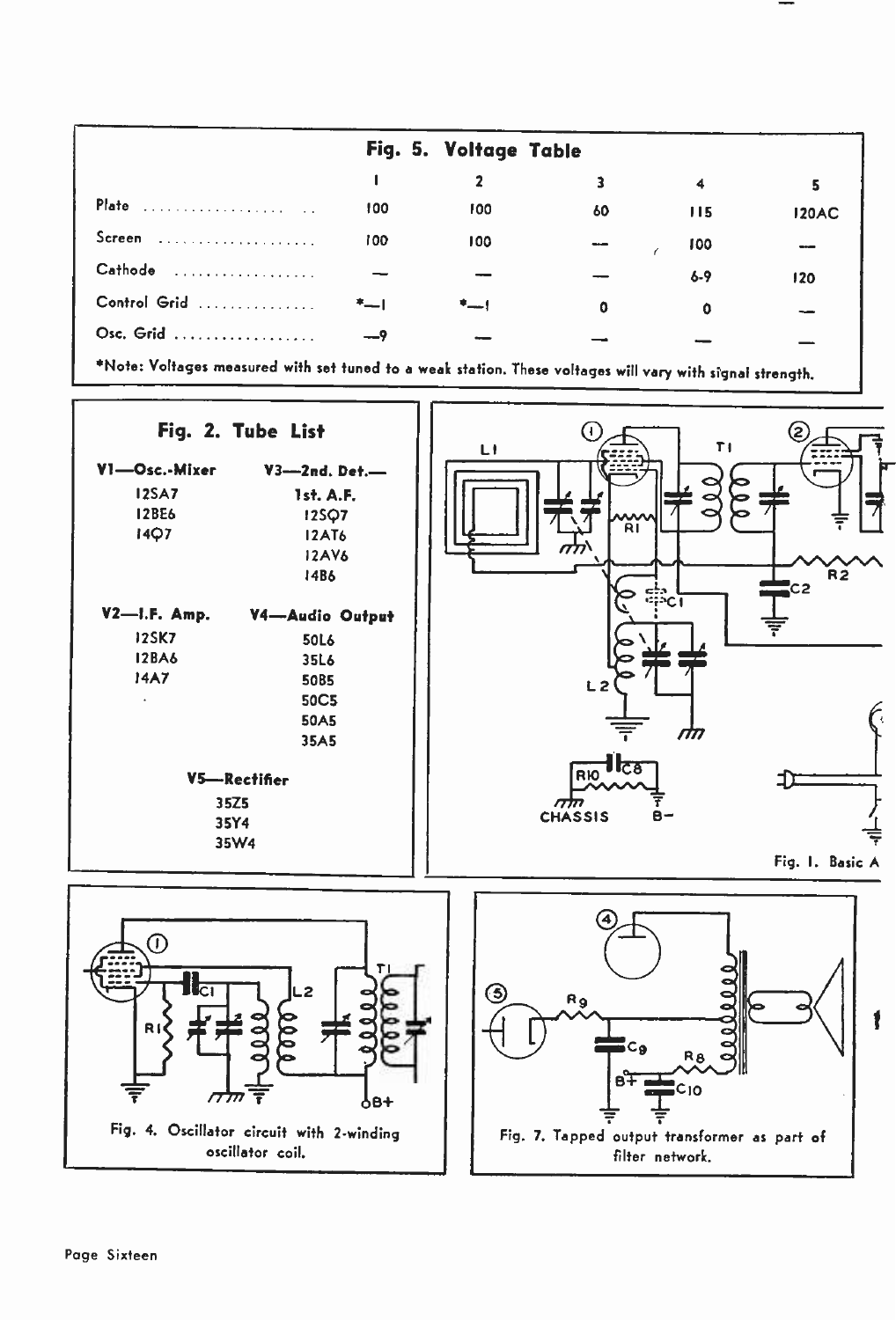

Note: To avoid interference in steps 2 and 3, you can use any frequency between 1400kc and 1500kc; just be sure that you set the receiver dial and the signal generator dial to the same frequency.



#### Page Seventeen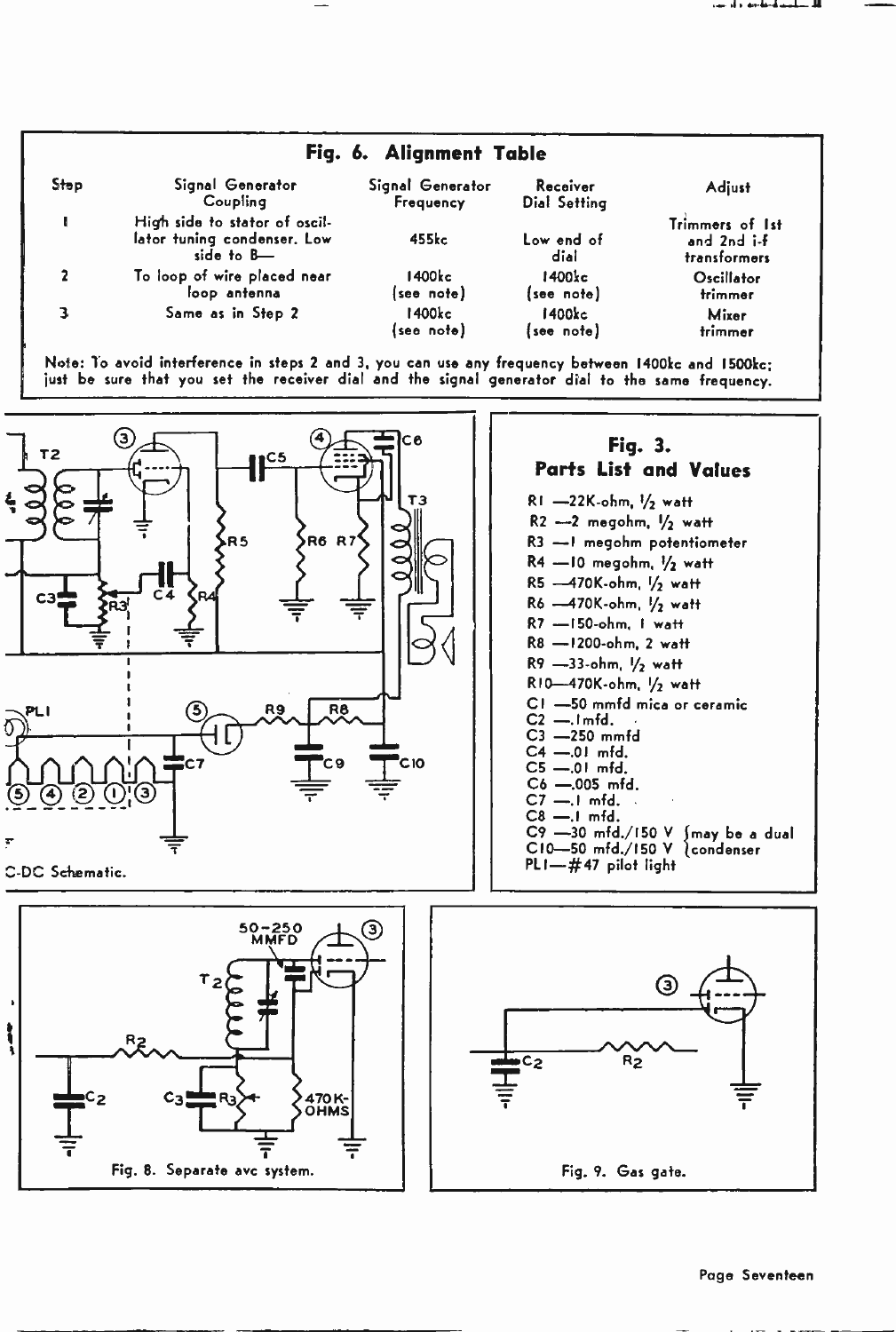

# Hi-Fi Corner

by John G. Dodgson

# Product Report: Weathers KL-1 Turntable Kit

for doing things. Usually there are good when turned off simples reasons for such rules; often though it no need for it to do so. reasons for such rules; often though it leads to stagnation.

In the turntable field there are many small and it is small. But, its job is to rules such as; the motor must be a power- rotate the turntable and this it does with ful synchronous type; the motor must be no effort. Weath loosely suspended by springs and,/or rubber from the rest of the system; the turntable must be weighted very heavily to give flywheel action; the drive system must consist of idlers or belts isolating the motor from the turntable; the idlers must be disengaged from each other when not in use to prevent flats; etc.

One look at the new Weathers turntable will show you that the Weathers engineers didn't know about these rules-fortunately.

The Weathers motor is a very<br>small 12 pole synchronous type<br>-- a glorified clock motordriving a very light drawn aluminum platter. The turntable sits on a small  $\frac{1}{8}$  inch shaft supported by teflon<br>bearings. The drive system consists of a small thin disc<br>of pure gum rubber mounted of pure gum rubber mounted on the motor shaft driving the inside (outer) edge of the turntable. The motor and turntable well

are mounted on a light thin piece of steel about four inches wide and seven inches long. This assembly then mounts on what<br>Weathers calls a seismic platform mounted in turn on the base with foam-<br>plastic damped springs.

turntable shaft and not the relationship between the diameters of the various shafts and idler wheels as found in most other tables. This is the reason for the metal plate—the distance is set at the factory when installing the turntable shaft bearing well. The idler wheel then need only that speed with shifts in line voltage. It

In every industry there are certain un-<br>where it contacts the table, written but nevertheless iron-clad rules It never disengages from the table even turn the table with no worry about its exact diameter. In fact the gum rubber idler thins out at its edge and actually bends over where it contacts the table. when turned off simply because there is

> The motor at first seems ridiculously small and it is small. But, its job is to rotate the turntable and this it does with bring the table from a complete stop to  $33-1/3$  rpm in  $\frac{9}{4}$  of one revolution with up to 10 grams tracking force. I don't know what it will do with  $10$  gramsanyone using that much pressure has no



Weathers KL-1 Turntable Kit.

need for turntable anyway-but with four grams force my Weathers will come up to speed in less than  $\frac{1}{2}$  of one revolution.

hours of continuous running (I accidently<br>Turntable speed is controlled by the ex- left it on over night). By means of a Vari-<br>act distance from the motor shaft to the ac I shifted the line voltage from its Speed regulation couldn't be better. My unit runs at exactly 33-1/3 r.p.m.—when first turned on and also after about 10 ac I shifted the line voltage from its normal 117 volts down to  $90\overline{V}$  and up to 130V-the turntable speed did not vary.

> The "puny" looking motor wasn't puny in operation. After all its job is to rotate the table at certain speed and not change.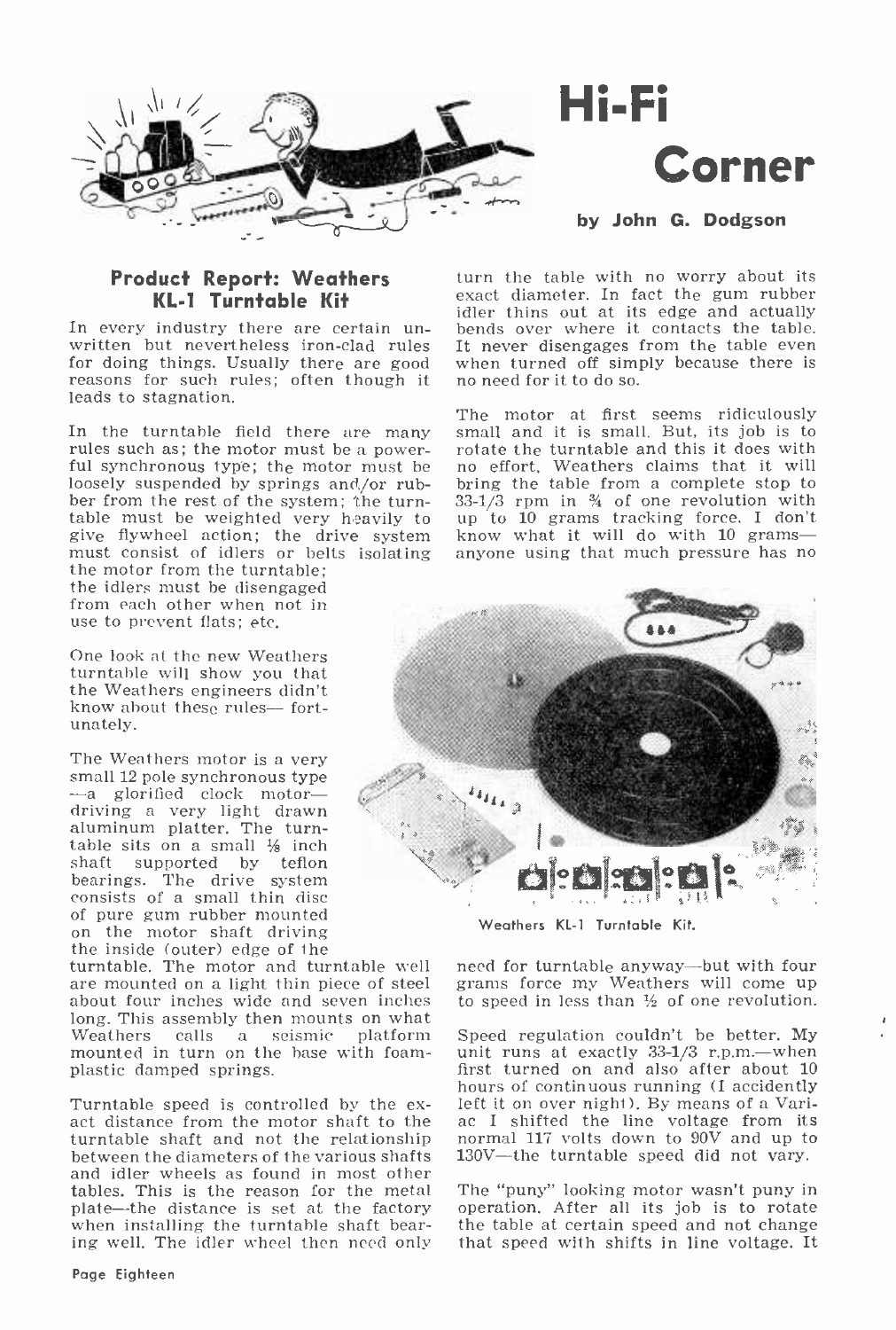does this as well or better than any professional table. In addition this 12 pole synchronous motor has a hidden virtueits basic rumble frequency is 10 cps instead of the usual 30 cps. Thus the motor<br>rumble isn't audible for the simple reason that no speaker system will put out any The KL-1 kit shown in the photograph sound as low as 10 cps. The turntable rum- requires that the purchaser build a platsound as low as 10 cps. The turntable rum-<br>
ble problem is perhaps more important for<br>
than speed regulation, particularly in str<br>
stereo where the vertical as well as the is lateral vibrations are picked up by the cartridge. In a stereo setup my Weathers is completely silent-no rumble at any volume level.

Wow and flutter are indicated by Weathers as being .04% and .01% respectively. I have no way of measuring this but I do have a few records containing sustained tones that in the past always showed up wow and flutter in a table. On the Weath-<br>ers absolutely no variation in tone could be heard definitely indicating that the wow and flutter percentage is below the acceptable level.

the motor mounting plate holding the  $\frac{ful}{dt}$ motor and turntable are all mounted on it.<br>what Weathers terms a Seismic platform.<br>On the factory built unit this is a drawn I t On the factory built unit this is a drawn<br>aluminum sheet (which is not supplied in the kit). The kit instructions suggest using not follow the iron-clad rules—and this is<br>plywood which I tried and it works well. unfortunate. True, the table is not built<br>For better appearance though, I used like a battles For better appearance though, I used aluminum. This platform is mounted on the base with four very resilient conical precise speed, no audible rumble and no springs that are damped with small pieces perceptible wow and flutter—it's difficult of foam plastic. The whole object of this to argue with results. If the consumer can system is to provide isolation from vibra-ignore the old rules he can end up with system is to provide isolation from vibrations in the room or acoustic feedback a turntable as good or better than any from the speaker system. This is particu- on the market at about one-third the price. from the speaker system. This is particu-<br> $\frac{n}{r}$   $\frac{n}{r}$   $\frac{n}{r}$ 

# "Leave the Driving to IT"

# (Continued from page eleven)

give a collision signal if such a situation are reflected by the metallic guidance strip appears possible. Another important po- back to the antenna, they would be fed tential is the capability of reading code guidance signals from the foil or paint strip on the road.

ł,

about \$250. It would weigh only 40 pounds and would fit either under the hood or behind the grill of an average-sized automo-<br>hile. The only visible component would be Bile. The small radar antenna mounted in the center of the grill.

The material to reflect radar energy back of smaller<br>to the car could be installed either in the ance strip. to the car could be installed either in the

larly important when light tone arms and/or light tracking pressure is used. Using a GE TM -2 tone arm with a GE GC -5 stereo cartridge I have no trouble tracking at 2 grams.

The KL -1 kit shows in the photograph requires that the purchaser instructions are provided. Everything else is supplied including the nails for the spring assemblies. and lubricant for the turntable shaft.

As previously mentioned the tone arm and stalling a pilot-lamp might also be help-It is difficult to find some feature of the KL -1 to criticize. Perhaps the only improvement possible would be in the instructions. They are complete and well written but I had the feeling when reading them that they were written by a man experienced in building turntables and bases for another experienced man instead of being written for the novice. I would also suggest more explicit instructions for wiring and mounting an on -off switch including a network for suppress- ing the switch noise. Instructions for inful—especially since the table is so quiet<br>it might accidentally be left on for days.

> I think Weathers is going to lose a lot of sales simply because their turntable does not follow the iron-clad rules-and this is unfortunate. True, the table is not built a fine watch. The Weathers maintains perceptible wow and flutter-it's difficult a turntable as good or better than any

> > $\frac{1}{\sqrt{1-\frac{1}{n}}}\left\vert \frac{1}{n}+1\right\vert$

(COMINUED TOM playe encorrection)<br>the same equipment that now sprays cen-<br>other automobiles, the closing rate and ter lines and lane markers. When signals The inventors calculate a complete system Even with the system in operation, the for one car could be mass produced for driver would be able to assume complete form of adhesive -backed metal foil or a metallic paint sprayed on the road with ter lines and lane markers. When signals are reflected by the metallic guidance strip through a device sensing the degree of error in steering and calling for instantaneous correction automatically directed to the cars power steering mechanism. Even with the system in operation, the manual control simply by turning the steering wheel, they added.

> Slowing, stopping, and speed control could be made automatic by a uniform system of<br>code symbols which the radar would recognize. These symbols would take the form of smaller, parallel areas of the guid-

#### Page Nineteen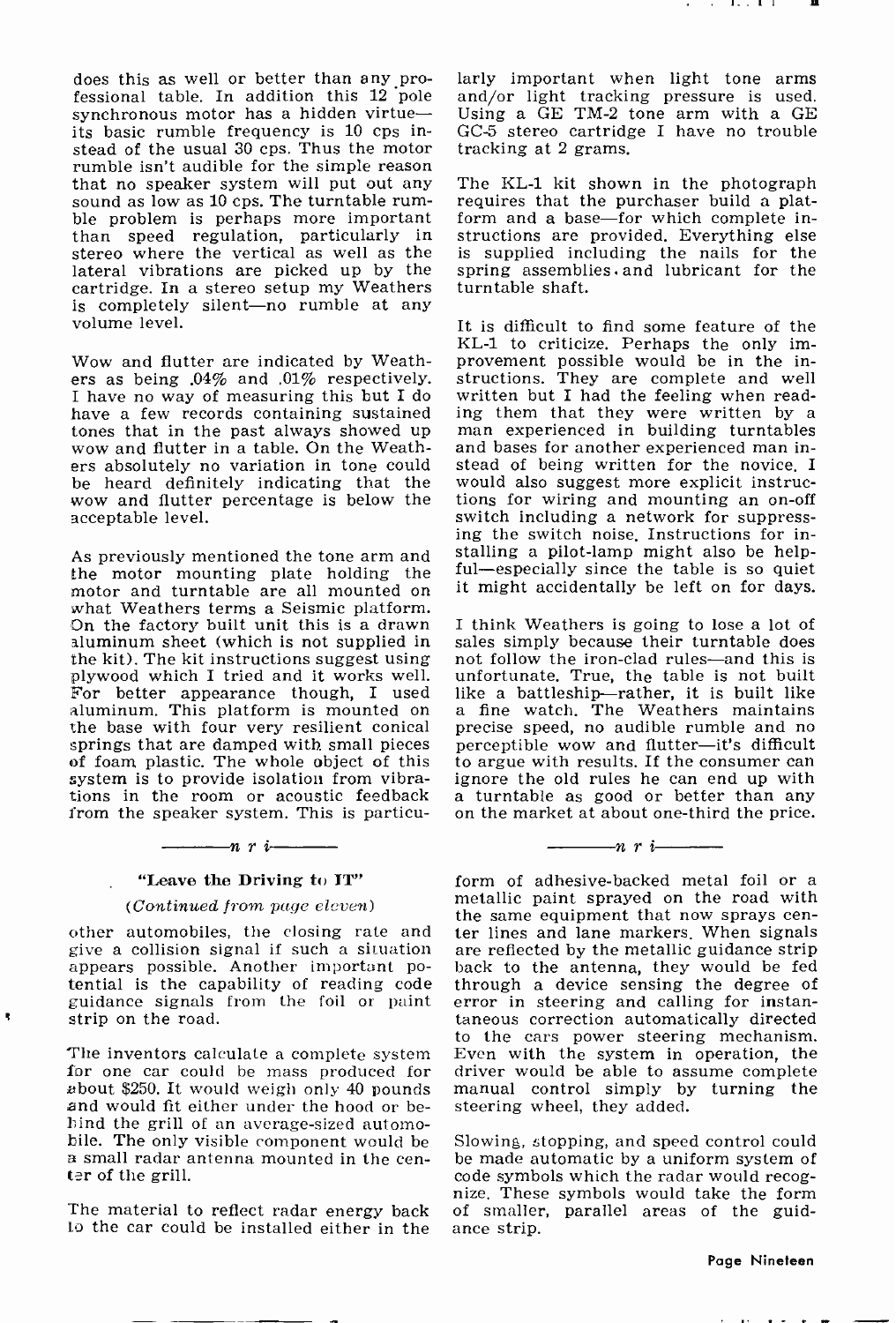



| Howard Smith President            |  |
|-----------------------------------|--|
| F. Earl Oliver  Vice President    |  |
| Jules Cohen  Vice President       |  |
| William Fox Vice President        |  |
| Joseph Stocker  Vice President    |  |
| Theodore E. Rose  Executive Sect. |  |

# Chapter Chatter

discussion of TV circuits and models. change in its meeting place These discussions were led by Slavko nounced in the NRI News. These discussions were led by Slavko Petrich, Ralph Lassen, Stanley Ward and Chairman Philip Rinke.

Chairman Rinke also gave chapter mem- bers an excellent briefing on the new NRI Model 240 Volt -Ohmmeter Kit donated to the chapter by National Headquarters. A member was scheduled to be chosen at the May meeting to assemble the instrument. When completed it will be auctioned off to the highest bidder, the proceeds to be added to the chapter's treasury.

SAN FRANCISCO CHAPTER—the newest<br>of the NRIAA local chapters—thoroughly enjoyed a talk by Charles F. Humphreys, representative for Weston Instruments, on the permanent-magnet moving-coil mechthe permanent-magnet moving-coil mech-<br>anism, the moving-iron vane mechanism, unil ureleans risity from any other than the electro -dynamometer mechanism, and the volt -ohmmeter. Much valuable information was contained in this talk.

At a previous meeting Sidney Mahler showed two Bell Telephone Company color films, one on transistors for amplifiers and the other entitled "Charlie's Haunt" on the Allegneny Technical School in safety in the shop, at home, and on the Pittsburgh, undertook a discussion on street.

After considerable discussion the chapter members decided to hold a dog session every other month, following a short busi-<br>ness meeting. This should prove to be very The chapter has been planning on arrang-<br>halpful to the members: a great deal can ing for future lectures by the representahalpful to the members; a great deal can be learned from such dog sessions.

The most recent new member to be admitted to the chapter is Carl L. Thomas. Welcome, Mr. Thomas.

The chapter wants special attention drawn to the fact that it has changed its meeting place. This is understandable since the chapter was only recently organized and is in still somewhat formative stages. The Robertson, John M. McDermott, Stanley chapter now holds its meetings at 147 Martin, and John W. Staab. A cordial welchapter now holds its meetings at 147 Martin, and John W. Staab. A<br>Albion St., San Francisco, and will con- come to these new members! Albion St., San Francisco, and will con-

**MILWAUKEE CHAPTER** has devoted sev-<br>eral meetings to the analysis and general months. Should the chapter again make a tinue to do so for at least the next several change in its meeting place, it will be an-

> HAGERSTOWN (CUMBERLAND VAL-LEY) CHAPTER has decided that the Model 240 Volt -Ohmmeter donated to the Chapter by National Headquarters will be used as a door prize at the Chapter's Annual Banquet. The winner will be selected from among members present at all meetings up to that time.

> The chapter would like it known that it draws its members from such nearby towns as Waynesboro, Shippensburg, Carlisle, Greencastle, Mercersburg, Boonsboro, Clear Spring, Hancock, Middletown, Frederick, Williamsport, Keedysville, Smiths-<br>burg, Cavetown, Chambersburg, Martinswill welcome visits from any other students and graduates in these areas who may be interested in joining the Chapter. See the Directory of Local Chapters.

> PITTSBURGH CHAPTER member Dave Benes and Mr. Clement McKelvey, instructor at the Allegheny Technical School in servicing TV tuners and ac-dc radio re-<br>ceivers. Chapter members are indebted to Mr. McKelvey for the valuable help he has contributed on Radio-TV problems.

> The chapter has been planning on arrang-<br>ing for future lectures by the representa-<br>tives of receiver manufacturers--possibly<br>one by Motorola on servicing techniques,<br>probably on transistors-although no definite decisions have been reached on this yet. The chapter has also been considering the possibility of a group visit to Channel 4.

> The chapter has been pleased to admit the following new members: Jack E. Fox, A. Robertson, John M. McDermott, Stanley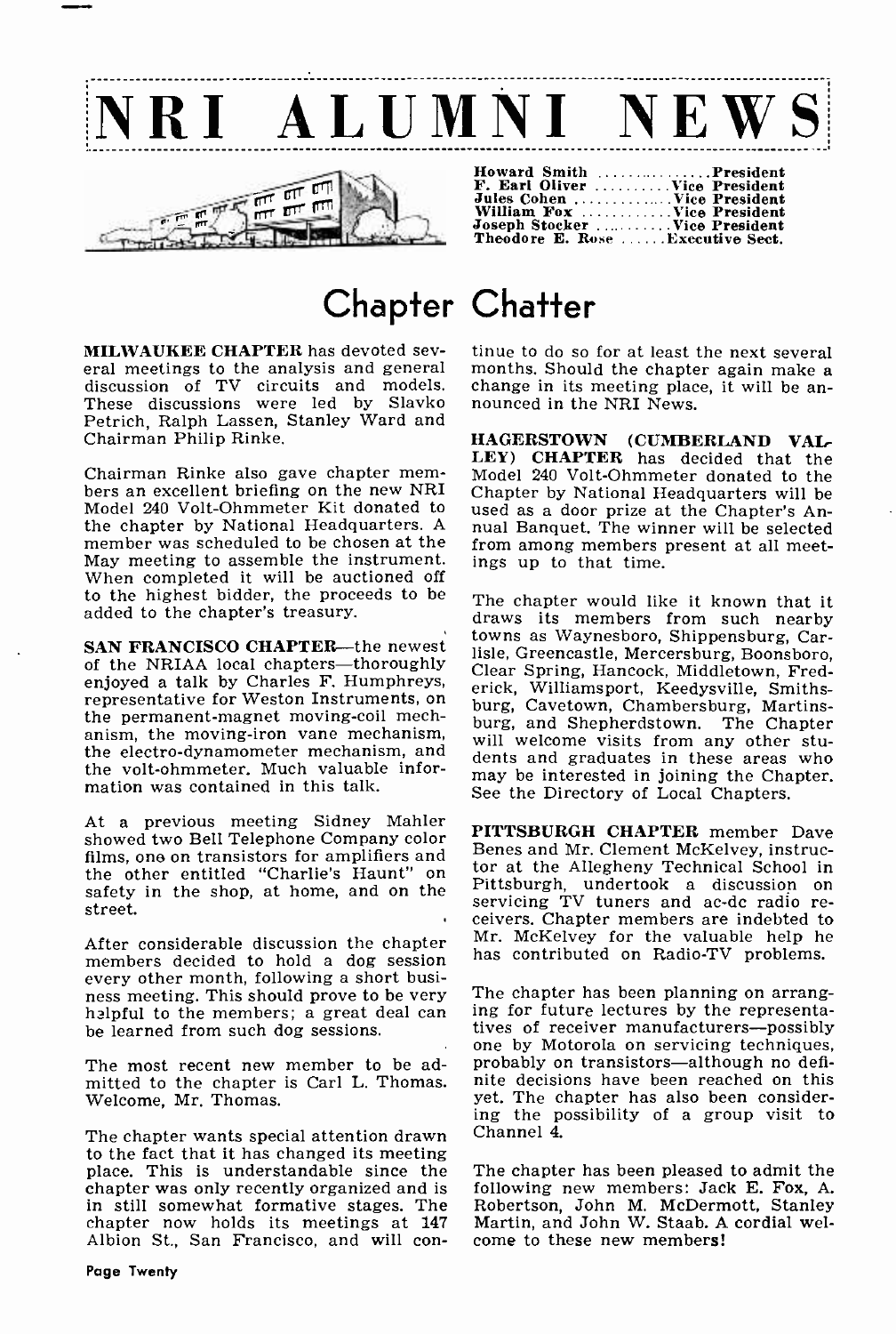

A meeting of the Hint Chapter. Officers at left: Clyde Morrisett, Treasurer; H. A. Gillean; Aaron Triplett, Vice -Chairman; George Hinman, Secretary; and William Neumann, Chairman.

has resumed the popular practice of showing motion pictures on technical subjects at each meeting. Recent ones were Oscillators and How They Work, Series and Parallel Circuits, and Capacitors and Capacitance and Capacitive Reactance. These films were borrowed from the Bell Telephone educational library and the mem- bers thoroughly enjoyed them.

demonstrated the use of a scope in trouble shooting sync trouble on a set brought to his shop for repair. He also told about his membership in the Associated Radio and Television Servicemen, an organization devoted to the interests of the independent necessary adjustments. They also used a serviceman, and distributed the latest bulletin from them.

The chapter decided to raffle off at its an-<br>nual banquet in June the new NRI Model bers traced out the circuit until the de-240 Volt-Ohmmeter donated by National – fective part was located. The representa-<br>Headquarters. tives showed many more features about Headquarters.

The newest members to be admitted to membership in the chapter are Arthur out and reception they received; there Clapp, Morris Clapp, Odes Powers, and Harvey Chase. A cordial welcome to these new members!

Vice -Chairman Triplett in partnership with Odes Powers has opened a new Radio-TV Sales and Service at 3149 Richfield, at which the chapter will hold its meetings hereafter.

NEW YORK CITY CHAPTER Secretary<br>Dave Spitzer brought in his 16-mm sound projector and showed some excellent films<br>from the New York Telephone Company from the New York Telephone Company<br>and other sources, on How TV Works, Micro -Wave Demonstrations, TV Transistor, Coaxial and Micro -Wave Miracles and Echos in War and Peace.

Tom Hull is continuing his TV and scope demonstrations, explaining every point the

technician should know about the scope and showing those green pictures of wave shapes<br>at different points of pick-up from the chapter's TV receiver. At the conclusion of these demonstrattions, the members will find it easier to use the scope. Tom calls on members from the floor to help with<br>these demonstrations, thus giving all a chance to operate the scope.

James Eaddy is still at it with his lectures and demonstrations on how to repair transistor sets as well as AC -DC Radio receivers. Cres Gomez

FLINT (SAGINAW VALLEY) CHAPTER presented Jim with a personal gift in rechass resumed the popular practice of show- ognition and appreciation of his outstandpresented Jim with a personal gift in recing efforts to help his fellow -members. Daniel Perugini demonstrated his electronic switch, which turned a large light on and off by flashing a small flashlight onto a light-sensitive tube.

former chairman Warren Williamson atives. They gave the members many serv-<br>Former chairman Warren Williamson atives. They gave the members many serv-<sup>A</sup>highlight of this season was the meeting taken over and conducted by three facice hints and explained the operations of their new U-3 chassis with the electronic tuning. With the aid of slides and a projector, they showed how to take apart the electronic tuning device and make any test set with switches to show certain defects and how to find these defects with test instruments. On the screen was a diagram with voltages marked off. The memfective part was located. The representatheir set, too numerous to mention. Incidentally, they were gratified at the turnwere fifty-four members present at this meeting.

> SPRINGFIELD (MASS.) CHAPTER had one of the most fruitful meetings of any in recent months due to the presence of Motorola representatives John Palughi, Regional Service Manager; Ed Beaulieau, District Sales Manager, and Joseph Zorro and Paul Cregan of Grabell-Lyons Motorola Service and Parts Distributors of Hartford, Conn. Incidentally, Mr. Zorro, who is Service Manager of Grabell-Lyons, is an

> The feature of the evening was a film by Motorola demonstrating the servicing of much more rugged board than the usual printed or plated circuit and is considera-

> > Page Twenty-one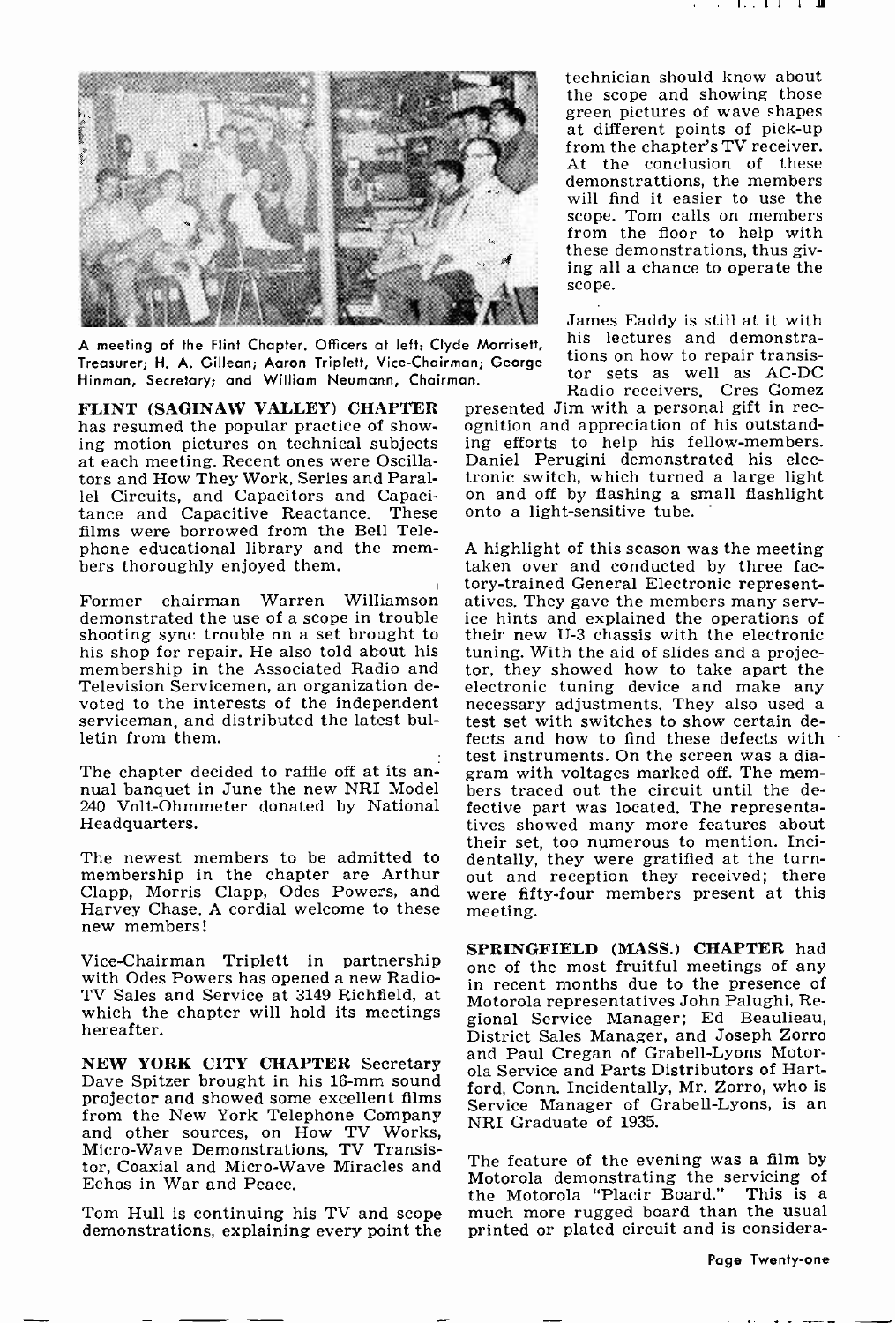bly easier to service. Mr. Palughi was so impressed with the reception given this presentation by the members that he has cordially welcome visits from all NRI students<br>promised to try to arrange a similar meet. and graduates as guests or prospective mem-<br>promised to try to arrange a similar meet. bers promised to try to arrange a similar meeting for some time this coming Fall.

At this meeting Samuel Infanto of Fitch-At this meeting Samuel Infanto of Fitch- BALTIMORE CHAPTER meets 8:00 P.M., sec-<br>burg was admitted to membership. A ond Tuesday of each month, 100 N. Paca St., hearty welcome to you, Sam!

Westinghouse has also proposed that they send representatives to a meeting to demonstrate their Radio-TV products. As of Chicago. Chairman:<br>the time we go to press no date has been Norica, Chicago, Ill. the time we go to press, no date has been set for this program.

Another meeting featured the motion pic-<br>tures "TV Haliday Depth Sounder" and FLINT "TV Story of Sound."



Chairman Rupert McLellan and Motorola representatives at Springfield Chapter meeting. L to R: John Palughi, Chairman McLellan, Joseph Zorro, Paul Cregan and Ed Beaulieau.

The chapter hopes to have a representative  $NEW$  ORLEANS CHAPTER meets 8:00 P.M<br>from Ampex to explain video tape proce-<br>dures at a meeting this fall when a tape Chairman: Herman Blackford, 5301 Tchoup;<br>machine will be insta

Members are becoming more and more enthusiastic about the shop meetings at which they get so much down-to-earth help<br>on practical problems in Radio-TV Serv-<br>icing. These meetings are held in the shop of one of its members on the Saturday following the third Friday of each month.

**NEW ORLEANS CHAPTER** continues to  $\begin{bmatrix} \text{Pa.} \\ \text{Feature talks and demonstrations by chap-} \\ \text{Ga} \end{bmatrix}$ fer member Gaston Galjour at its meetings.<br>Some of these meetings are devoted almost entirely to question-and-answer pe-<br>riods-questions by the members and an-<br>swers by Mr. Galjour. The members derive<br>a great deal of help and benefit from these sessions, thanks to Mr. Galjour.

CHICAGO CHAPTER reports that attend- ance at its meetings has been on the increase and that this is expected to continue into the future.

On the same trip on which they visited the  $(Page\ twenty-three)$ 

**Directory of Local Chapters**<br>Local chapters of the NRI Alumni Association<br>cordially welcome visits from all NRI students<br>and graduates as guests or prospective mem-<br>bers. For more information contact the Chair-<br>man of the

ond Tuesday of each month, 100 N. Paca St., Baltimore. Chairman: Joseph Dolivka, 717 N. Montford Ave., Baltimore, Md.<br>CHICAGO CHAPTER meets 8:00 P.M., second

and fourth Wednesday of each month, 666 Lakeshore Dr., West Entrance, 33rd Floor, Chicago. Chairman: Charles Teresi, 3001 N.

DETROIT CHAPTER meets 8:00 P.M.. second and fourth Friday of each month, St. Andrews Hall, 431 E. Congress St., Detroit. Chairman: John Nagy, 1406 Euclid, Lincoln Park, Mich.

FLINT (SAGINAW VALLEY) CHAPTER meets 7:30 P.M., second Saturday of each month, 3149 Richfield, Flint. Chairman: Wil-liam Neuman, 1613 S. Kiesel, Bay City, Mich.

HAGERSTOWN (CUMBERLAND VALLEY)<br>CHAPTER meets 7:30 P.M.. second Thursday<br>of each month, North Hagerstown Senior High<br>School, Hagerstown, Md. Chairman: Reginald<br>Ankeney, 138 Main St., Clear Spring, Md.

LOS ANGELES CHAPTER meets 8:00 P.M., second Friday of each month, St. Joseph's Catholic School Hall, 1220 S. Los Angeles St., Los Angeles. Chairman: Thomas McMullen, Los Angeles. Chairman: Thoma<br>1002 W. 187th Pl., Gardena, Calif.

MILWAUKEE CHAPTER meets 8:00 P.M., third Monday of each month. Radio-TV Store & Shop of S. J. Petrich, 5901 W. Vliet St., Milwaukee. Chairman: Philip Rinke, RFD 3, Box 356, Pewaukee, Wis.

MINNEAPOLIS-ST. PAUL (TWIN CITY)<br>CHAPTER meets 8:00 P.M., second Thursday<br>of each month. Walt Berbee's Radio-TV Shop,<br>915 St. Clair St., St. Paul. Chairman: Walter<br>Berbee, 328 E. Co. Rd., A-2, St. Paul, Minn.

NEW ORLEANS CHAPTER meets 8:00 P.M., second Tuesday of each month, home of Louis Grossman, 2229 Napoleon Ave., New Orleans. Chairman: Herman Blackford, 5301 Tchoupi- toulas St., New Orleans, La.

NEW YORK CITY CHAPTER meets 8:30 P.M.,<br>first and third Thursday of each month, St.<br>Marks Community Center, 12 St. Marks Pl.,<br>New York City. Chairman: Edward McAdams,<br>3430 Irwin Ave., New York 63, N. Y.

PHILADELPHIA-CAMDEN CHAPTER meets<br>8:00 P.M., second and fourth Monday of each<br>month, Knights of Columbus Hall, Tulip &<br>Tyson Sts., Philadelphia. Chairman: John<br>Pirrung, 2923 Longshore Ave., Philadelphia,<br>Pa.

PITTSBURGH CHAPTER meets 8:00 P.M., first Thursday of each month, 134 Market Pl., Pittsburgh. Chairman: Thomas D. Schnader, R.D. 3, Irwin, Pa.

SAN FRANCISCO CHAPTER meets 8:00 P.M., first Wednesday of each month, 147 Albion St., San Francisco. Chairman: J. Arthur Ragsdale, 1526 27th Ave., San Francisco, Calif.

SOUTHEASTERN MASSACHUSETTS CHAP-<br>TER meets 8:00 P.M., last Wednesday of each<br>month, home of Chairman John Alves, 57 Allen<br>Blvd., Swansea, Mass.

SPRINGFIELD (MASS.) CHAPTER meets<br>7:00 P.M., first Friday of each month, U. S.<br>Army Hdqts. Building. 50 East St., Springfield,<br>and on Saturday following the third Friday of<br>each month at a member's shop. Chairman:<br>Rupert M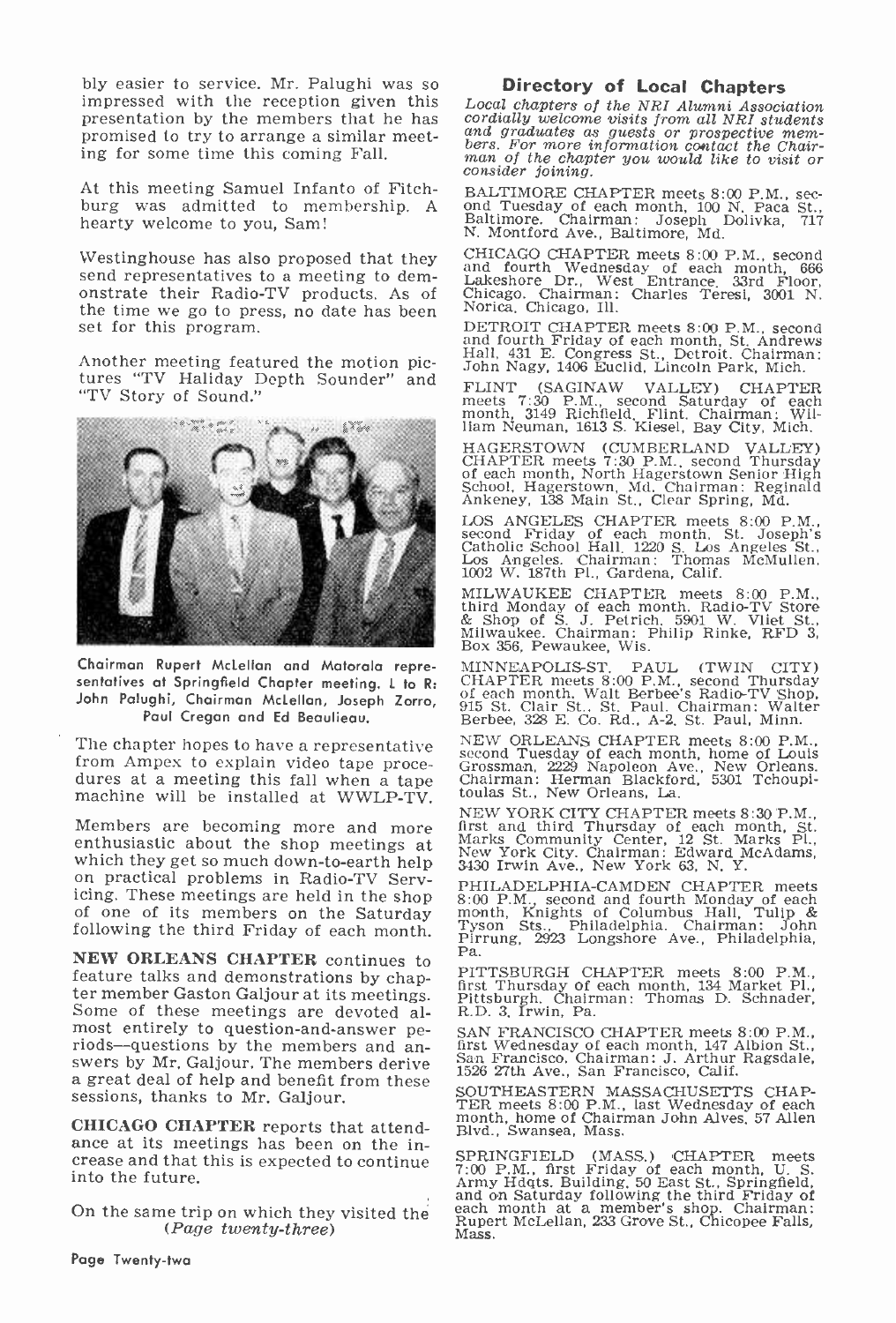

250 Oscilloscope at meeting of the Chicago Chapter. Assisting nim are, to his right, Charles Teresi, Chairman; to his left, Walter Nicely, past Chairman. In foreground, standing, back to camera: Frank Dominski, Secretary.

Minneapolis -St. Paul Chapter, NRIAA Executive Secretary Ted Rose and J. B. Straughn of the NRI Instruction Staff were also guests at a meeting of the Chiwere also guests at a meeting of the Chi-<br>cago Chapter. J. B. Straughn took up attendance at meetings is such that the almost the entire evening with a demonstration of the oscilloscope in TV Servicing, in which he used the NRI Model 250 At the conclusion of this demonstration a question -and -answer period began. At first there were only a few questions asked, but once the ice was broken the questions came thick and fast. The members present were enthusiastic about this meeting, felt that the time was indeed well spent.

Herman Velasco was the lucky door-prize winner of the NRI Model 240 Volt-Ohmmeter which was donated to the Chapter in kit form by National Headquarters and was assembled by the members.

The Chapter has planned a program un-<br>der which members will go through the

alignment procedure of the Television receiver, also a program designed<br>to familiarize all the members with different types of test equipment.

PHILADELPHIA - CAMDEN<br>CHAPTER was enthusiastic CHAPTER was enthusiastic about an excellent talk on hi-fl and stereo delivered by one of its own members, Joseph Donnelly. To demonstrate his talk he brought some of his own equipment which he builds and sells. He explained the proper way to install hi-fi and stereo and gave a good many short cuts and hints. The members not only got plenty of useful information music that was demonstrated.

J. B. Straughn (back to camera) demonstrating the NRI Model Mr. Heath is an honorary mem-At a previous meeting Bill Heath, Service Supervisor of the Westinghouse Corporation, brought with him a wall size<br>schematic of the Westinghouse portables, also service bulletins which he distributed to the members. He demonstrated the portables and, using a slide projector, went through the set and explained all the details of operation and what to look for when there is trouble. He also brought a hi-fi and TV combination which he demonstrated. ber of the Chapter and the members always look forward to his talks.

> New members are continuing to flock to the Chapter-so many since the last issue of the NRI News that space does not permit listing them by name. In fact, the membership has grown so and attendance at meetings is such that the Chapter may soon have to give serious consideration to getting a larger meeting hall.

MINNEAPOLIS -ST. PAUL (TWIN CITY) CHAPTER was pleased to welcome a visit from Ted Rose, Executive Secretary of the NRI Alumni Association, and J. B. Straughn of the NRI Instruction Staff. Ted Rose administered the oath of office to the officers elected to serve for the current year. They are: Walter Berbee, Chairman; Kermit Olson, Vice -Chairman; Harold Lindquist, Secretary; Paul Donatell, Treasurer, and Adelbert Charles, Sergeant-at-Arms.

Mr. Straughn then delivered a talk on and a demonstration of the NRI Model 250 Oscilloscope, in which he was ably assisted by Chairman Walter Berbee.



but also enjoyed the excellent following his demonstration of the instrument. To his right: A group of Minneapolis -St. Paul Chapter members questioning J. B. Straughn on the features of the NRI Model 250 Oscilloscope Walt Berbee, Chapter Chairman.

Page Twenty-three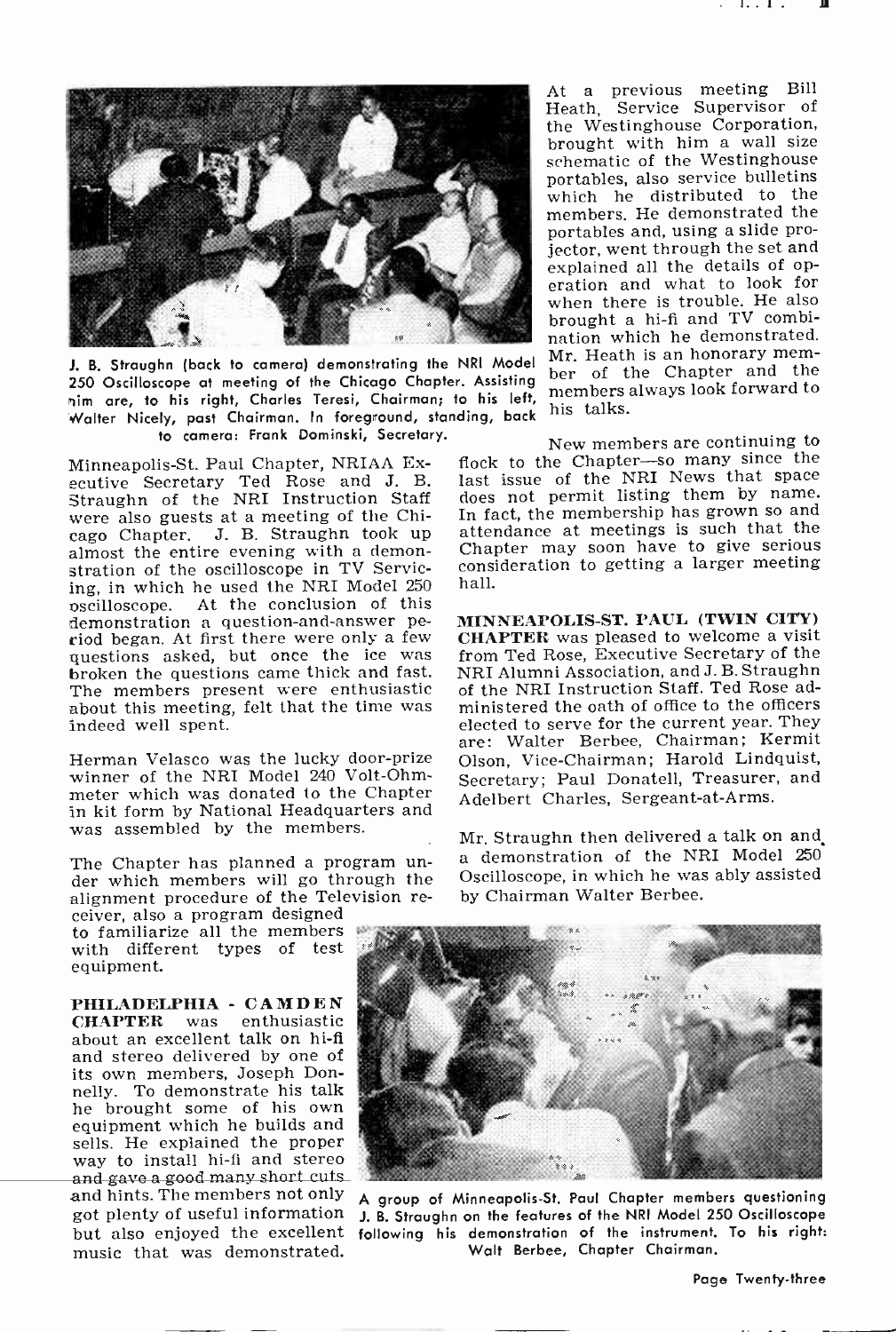Like the other local chapters, the Twin has been under construction. The chapter City Chapter was the recipient of a Model has been promised a special tour through City Chapter was the recipient of a Model 240 Volt -Ohmmeter Kit as a gift from National Headquarters. The chapter elected ing, especially a demonstrient to give the kit away at its June meeting: station is put on the air. the names of all paid-up members will be put into a box for the drawing of the name The chapter has admitted new members of the lucky winner.

LOS ANGELES CHAPTER enjoyed a talk<br>by guest speaker Milton M. Leventhal, **DETROIT CHAPTER** has still been plugmanufacturer's representative for Doss Electric Research, who discussed and gave  $\frac{B_{11}}{100}$  panel boards are now finished. The a complete demonstration of the Doss line of test instruments. Former Chairman Joor test mistruments, normer Chairman Ju-<br>seph Stoker also delivered a fine talk on the sharp project.<br>the sharp practices of unethical Radio-TV wholesalers.

Earle Dycus. One was on guided missiles. The subject of the other one was the wiring fran, another member of the chapter, built<br>of buildings with a new type tubing and the cabinet for the unit. Secretary Umbreit<br>the part played by electronics in the manufacture of this tubing. Members found formance of the unit and will demonstrate both of these films fascinating.

have as a guest speaker Mr. Victor L. Bangle, President of the Radio and Television Technicians Association, who spoke on the integrity and honesty of certified Radio-TV technicians in the Los Angeles area and exposed the gimmicks employed by the get -rich -quick service man.

One of the newer members of the chapter, Robert Belov, offered to act as host for the next meeting to be held in his boathouse in one of the city parks.

The most recent new member to be ad-<br>mitted to membership in the chapter is A large part of the world's woes come<br>Harry Matsukane. Congratulations, Harry! about because people are not sincere. Most

CHAPTER member water adamnet gave a way of developing tiny spots or dry rot<br>the basic fundamentals and circuits used on our character. We don't intend to lie,<br>in Radio-TV. He took his material from the we just pretend a li latest Rider's radio books as used by the Armed Forces in learning as quickly as possible. The next few meetings were scheduled to be used for this blackboard review.

At another meeting Mr. John Duarte, pro-<br>prietor of a Radio-TV shop in New Bedford,<br>delivered a talk on the use of the oscilloscope in servicing a TV receiver that has horizontal sync trouble, and a demonstration on an actual TV set.

Members are looking forward to a visit to the new local Radio Station WSAR which

the station. It should prove very interesting, especially a demonstration of how the

John Augusta, Jr., and John Nery. A warm

ging away at its TV Demonstration Board. chapter is anxious to complete the panel

Two films were shown by chapter member plans for which appeared in the April-May, that he is going to build another one, as<br>The members were particularly pleased to the thinks he has a good chance to sell<br>have as a guest speaker Mr. Victor L. some, and that several other chapter mem-Secretary Ellsworth Umbreit has built the synthetic stereo unit, the construction 1959, issue of the NRI News. Stanley Szareports that he is very happy with the per-<br>formance of the unit and will demonstrate<br>it at a chapter meeting. He also reports he thinks he has a good chance to sell bers have indicated that they are planning<br>on building one.<br> $\frac{n!}{2!}$   $\frac{n!}{2!}$ 

# **SINCERITY**

Sincerity is the mother of integrity. Each of us can make an important contribution to human progress simply by being sin- cere.

SOUTHEASTERN MASSACHUSETTS<br>CHAPTER member Walter Adamiec gave a mean of development of politicial scheme of development of politicial scheme of development of politicial scheme of development of the contract of development A large part of the world's woes come really don't mean-to impress people, to be agreeable, to obtain small advantages. We tell fibs almost without realizing it. And without realizing what it is doing to us and our reputation.

> Intellectual honesty is easier to preach than it is to practice. But it is worth the effort. It earns us self-respect as well as the respect of others. 'It puts starch in our backbone!

> > The Little Gazette Judd & Detweiler Inc. Washington, D. C.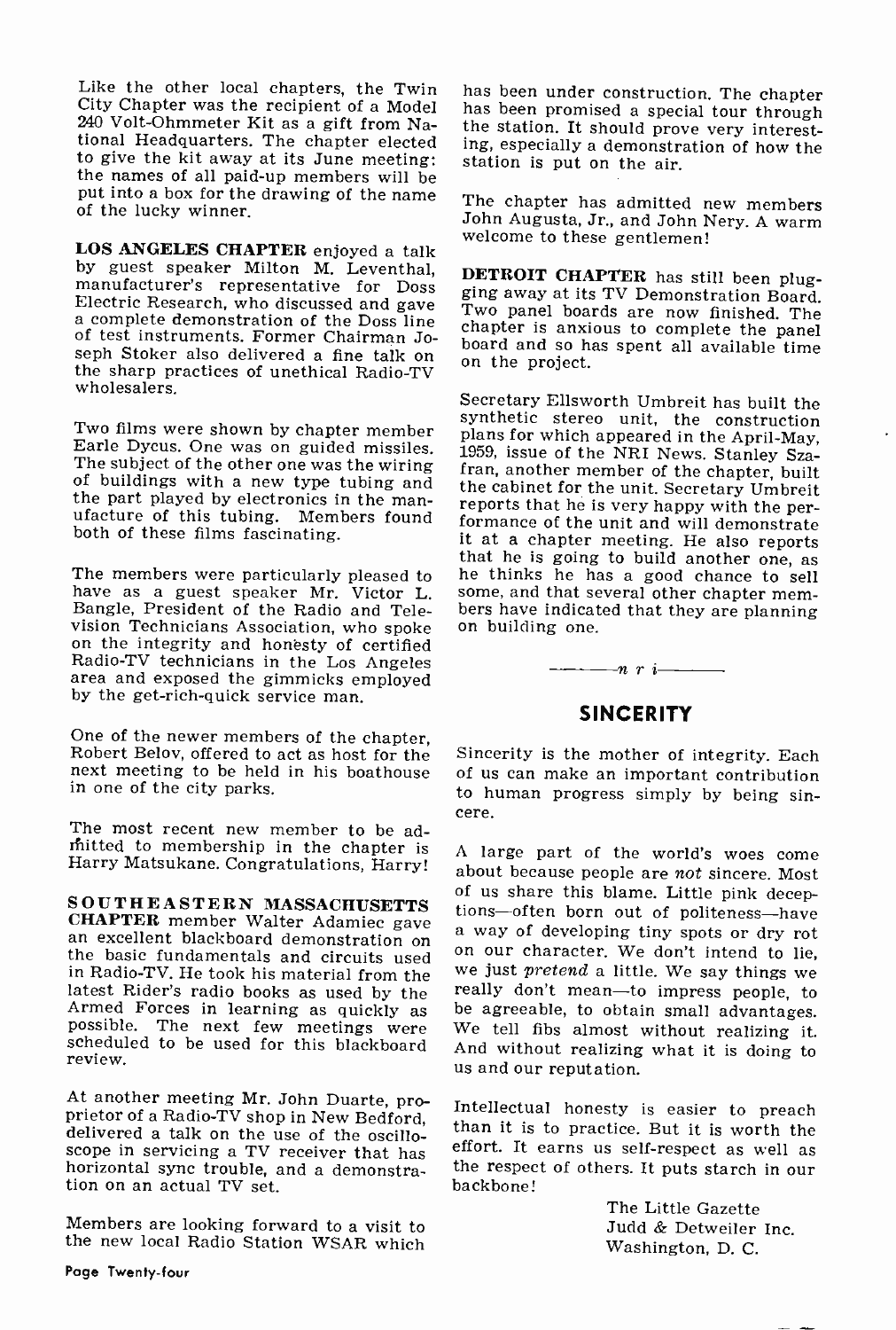# Now To Service The Common AC -DC Radio Receiver

# (Continued from page fifteen)

mixer tube will be "floating." Consequent-<br>ly, the grids will slowly assume a negative charge that will be sufficient to cut off all Resistor R5 is the plate resistor for the plate current. Therefore, the set will be first audio amplifier stage. It is generally a plate current. Therefore, the set will be dead. If the resistor has increased in value so much that the avc voltage across re-<br>sistor R3 is not transferred to the grid circuit of the two tubes, the set will over- load on strong signals and produce distortion. If the resistor increases in value so much that insufficient avc voltage is supplied to the two tubes, the i-f amplifier stage may oscillate. Check the resistor with an ohmmeter; check the condenser by temporary substitution. C4 transfers the audio signal from the volume control to the grid of the first audio amplifier tube.<br>It is generally a .01 mfd. unit. If this condenser shorts, the dc voltage across resistor R3 will be applied to the grid of the first audio amplifier tube. The set will probably distort on weak signals and be dead on strong signals. If the condenser opens, the set will be dead.

R4 is the bias resistor for the first audio amplifier tube. It is usually a 10-megohm unit, but higher values--up to 20 megohms -are sometimes used. If this resistor increases in value, the bias voltage on the first audio amplifier tube will also increase. If the bias increases too much, the tube will be cut off and the set will be dead. If it increases only slightly, the sound will probably be distorted. If the resistor is shorted, the set will be dead.

470K-ohm unit. If this resistor decreases in value, the plate voltage applied to the first audio amplifier will increase, and the gain will decrease. If the resistor increases in value, the plate voltage applied to the first audio amplifier tube will decrease, and the set will indicate one of two troubles. Either the sound will be distorted, or the set will be quite weak.

C5 is the coupling condenser between the plate of the first audio amplifier tube and the grid of the audio output tube. It is generally a .01-mfd. unit. If this condenser shorts, the positive voltage at the plate of the first audio amplifier tube will be applied to the grid of the audio output tube; distortion will result. If the positive voltage at the audio output tube grid is sufficient to overcome the bias, excessive current will flow through both the audio output tube and the resistor in series with the cathode. The cathode resistor will probably be damaged, and the tube may become gassy. If condenser C5 opens, the set will be dead.



Reprinted by permission of Sylvania News, published by Sylvania Electric Products Inc.

Page Twenty-five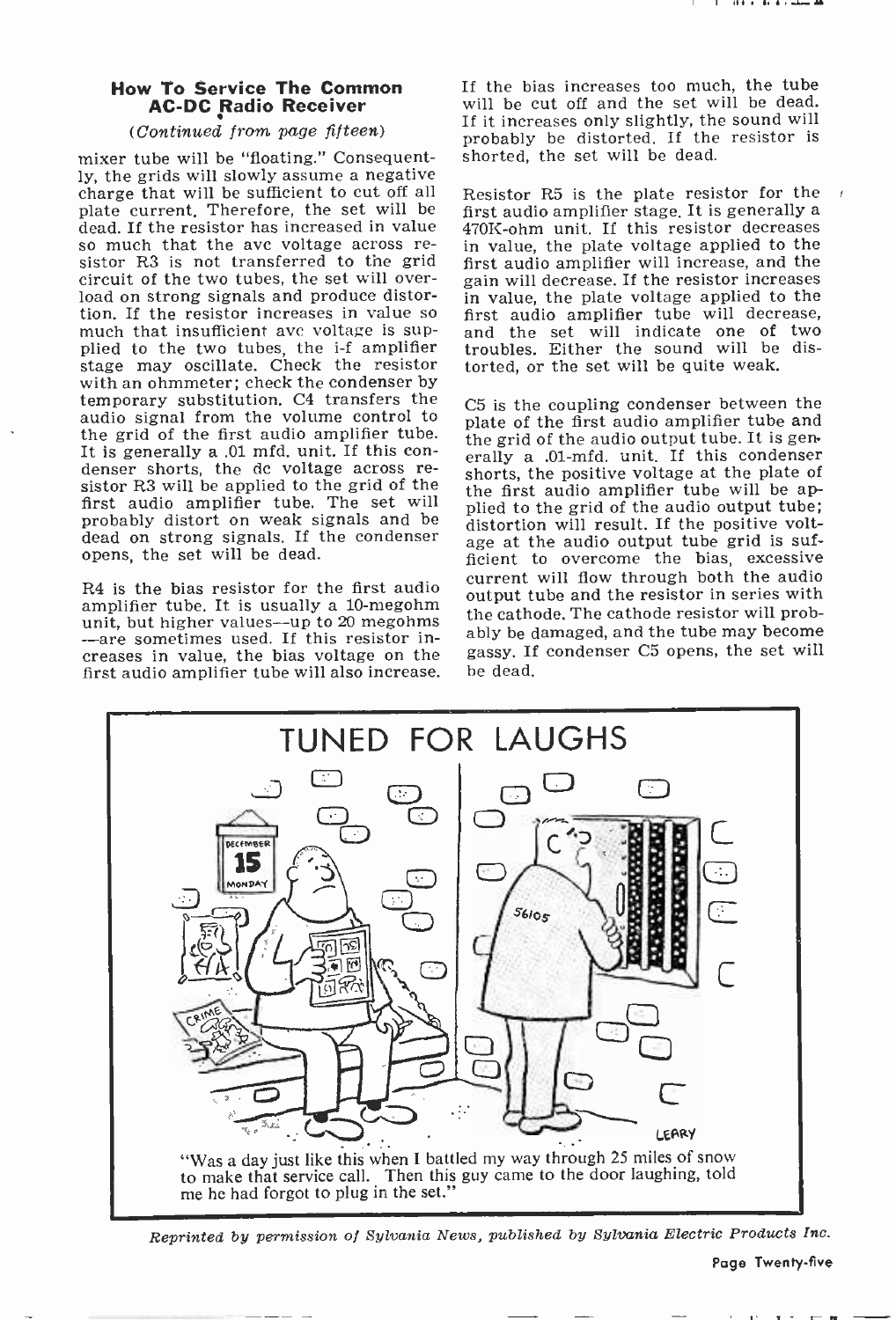- R6, generally a 470K -ohm unit, is the grid resistor for the output stage. If resistor  $\prime$ R6 shorts, the set will be dead as the grid of the audio output tube will be shorted coil will sometimes open intermittently.<br>to ground. This is highly unlikely. If the When this happens, the sound output of to ground. This is highly unlikely. If the resistor increases in value, you will prob-<br>ably notice a decrease in the sound output,<br>and, at the same time, some distortion.
- $17$ R7 is the cathode resistor for the audio iately disappear again. Speaker cones output tube; the value is usually 150 ohms. sometimes warp and cause the voice coil output tube; the value is usually 150 ohms. If the resistor increases in value, the bias to drag on the pole piece of the speaker, applied to the audio output tube will also When this happens, the receiver will disapplied to the audio output tube will also increase, and the set will probably distort. Of course, if resistor R7 increases enough, the negative voltage will reduce the plate current to the point where the set will be dead. More about R7 in a moment.

C6 is the audio by-pass that keeps the un- if i<br>desired high-level, high-frequency audio cas components out of the plate circuit of the audio output tube. It is generally a .005 mfd unit. If the C6 opens, the volume will probably increase slightly and the set may oscillate. In addition, you will notice a distinct change in tone. (Many servicemen refer to this condenser as a "tone -control condenser." The term, though incorrect, condensers is shorten gives you a rough idea of its effect.) If sistor will overheat. gives you a rough idea of its effect.) If C6 shorts, the plate voltage for the audio output tube will be applied across resistor R7. Consequently, resistor R7 will be se- is usually 30 mfd, and C10 is generally verely damaged. In fact, the resistor will 50 mfd. (They are usually combined in a probably burn in two. The primary of T3 may also be damaged or open.

the receiver. The load required by most of be damaged. A 30-mfd./150 volt input filter the tubes used in the output circuits of condenser and a 50-mfd./150 volt output the tubes used in the output circuits of condenser and a 50-mfd./150 volt output ac-dc sets is between 2000 and 4000 ohms. filter condenser are satisfactory for re-Therefore, the output transformer should placement purposes. (Use the 30-mfd. con-<br>match a 2000-4000 ohm plate circuit to a denser as an input filter and the 50-mfd. match a 2000-4000 ohm plate circuit to a denser as an input filter and the 50-mfd.<br>4-8 ohm voice coil. If the primary of this condenser as an output filter. Connecting<br>transformer shorts, the set will be dead the condenser transformer shorts, the set will be dead but plate voltage will still be available for the audio output tube. In fact, the plate voltage will be slightly higher than nor-<br>mal. If the primary opens, no plate voltage<br>will be available for the audio output tube,<br>and with screen voltage applied but no plate voltage, the screen if visible, will be red hot. The tube will probably be damaged. If the secondary of the audio transaged. If the secondary of the audio trans-if it shorts, turning the set off and back<br>former opens, the set will be dead. This on immediately may burn out the pilot<br>is highly unlikely.<br>light. is highly unlikely.

The speaker changes the voltage variations The current-limiting resistor can be con-<br>into sound variations. A PM speaker with a nected between the cathode of the rectifier 4-8 ohm voice coil is generally used in tube and the input filter condenser, or it ac-dc sets. If the voice coil opens, the set can be connected between the pilot light will be dead; if the voice coil shorts, the set will also be dead. The resistance of the voice coil is usually between 4 ohms and 8 ohms. You can therefore check the voice coil with the lowest range of your ohm-<br>meter. It is seldom practical to repair a defective speaker. Replacement is always

the best solution.

Other defects occur in speakers. The voice coil will sometimes open intermittently. the speaker will disappear, and then suddenly return with a loud crash. Usually, the sound will come back when loud bass notes are being transmitted, and immediately disappear again. Speaker cones to drag on the pole piece of the speaker. tort. If the dragging is slight, the distortion will occur only at low volume.

R8 is the filter resistor of the receiver. It is usually between 1000 and 2000 ohms. If the resistor shorts, the set will hum; if it opens, the set will be dead. In either case, you can check the resistor with an ohmmeter.

If you find the filter resistor badly burned, be sure to check the output filter con- denser and the plate by-pass condenser for the audio output stage before you install a new resistor. If either of these condensers is shorted, the new filter re-

shorts, excessive current will flow through<br>T3 is the audio output transformer for the rectifier and the tube will probably C9 and C10 are the filter condensers. C9 is usually 30 mfd. and C10 is generally dual-section condenser). If either of them opens, the set will hum. If either of them shorts, excessive current will flow through the rectifier and the tube will probably be damaged. A 30-mfd./150 volt input filter placement purposes. (Use the 30-mfd. concondenser as an output filter. Connecting low hum level.)

> R9 is the current limiting resistor used to  $\beta$ prevent excessive current flow through the rectifier tube and the pilot light while the input filter condenser is charging. The resistor is usually 22 ohms or 33 ohms. If the resistor opens, the set will be dead; on immediately may burn out the pilot

nected between the cathode of the rectifier and the plate of the rectifier. In either position, the resistor limits the current flow when the set is turned on.

C7, generally between .01 mfd. and .1 mfd.. is the noise by-pass condenser for the set. The only purpose of this condenser is to

f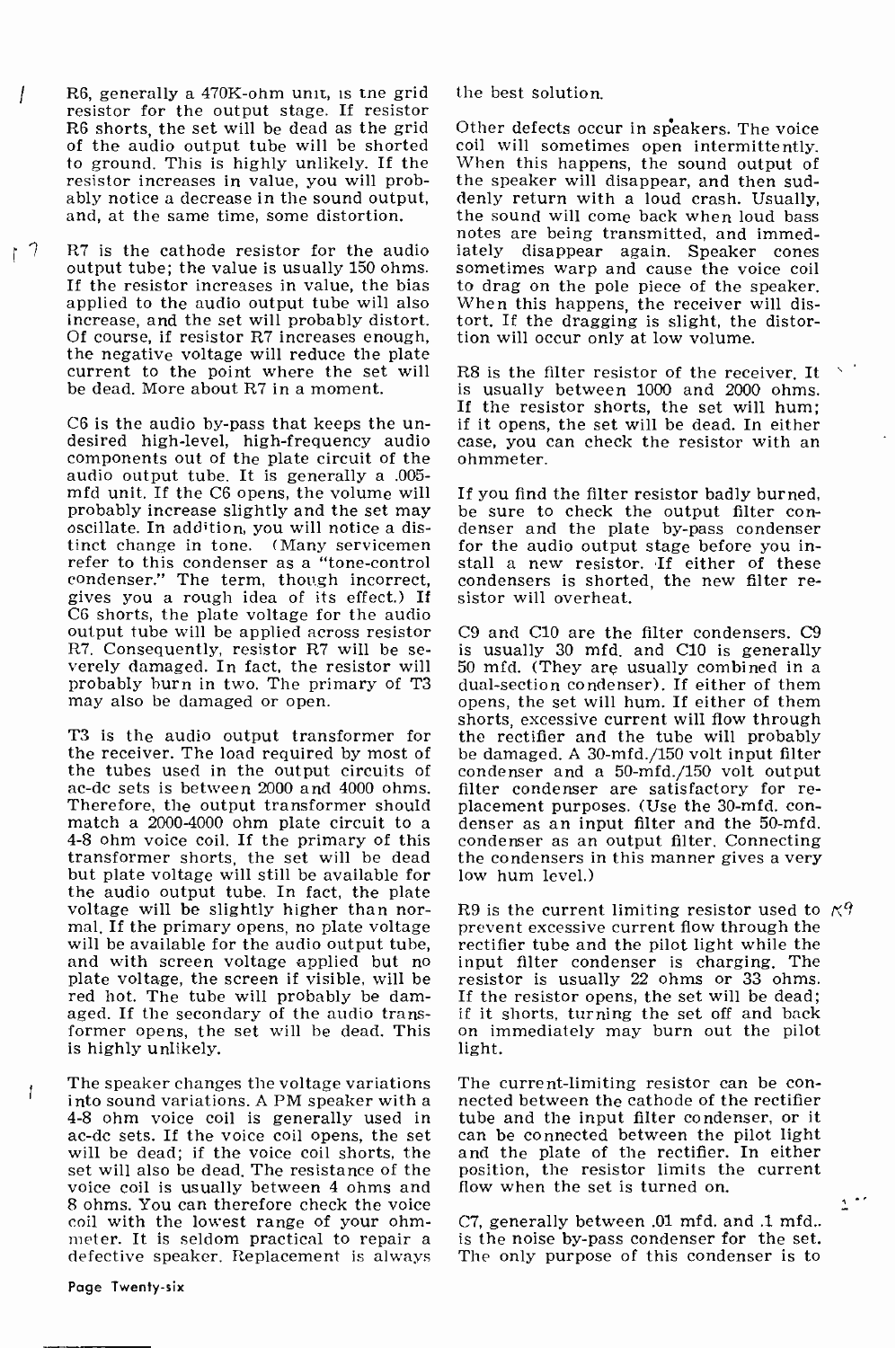prevent noise pulses in the power line from entering the receiver. If this condenser shorts, the house fuse may blow. Notice that the condenser is connected almost directly across the ac line. In other cases, if this condenser shorts it will burn out the pilot light and a portion of the rectifier tube filament. The condenser may be con- nected from the plate of the rectifier tube to B-, from the cathode of the rectifier to B-, or directly across the power line. The purpose of the condenser is the same in each case.

 $C8$  couples the B- lead of the receiver But rather, busily,  $\sqrt{C}$ to the chassis itself. It is generally a .1-mfd unit. Notice that one side of the oscillator coil is connected to B—, but one side of through which such currents flow<br>the oscillator tuning condenser is connec- as make the fastest plane seem slow. ted to the receiver chassis. Condenser C8 completes the circuit so that the oscillator coil and the tuning condenser are in parallel. If C8 opens, the set will probably be  $\frac{1}{2}$  for in the end all depend dead, or the receiver will tune the wrong range. (Notice that if condenser C8 opens, the oscillator frequency will increase). The simplest way to check the condenser is by temporary substitution. If condenser C8 shorts, the B-line of the set (one side of the power line) will be connected directly to the receiver chassis. In that case, the set will be dangerous.

Resistor R10 is connected across condenser C8 to prevent C8 from assuming a charge equal to the line voltage. Notice that if resistor R10 opens, condenser C8 can assume a charge equal to the line voltage.<br>Therefore, 110 volts can exist between Band the receiver chassis. However, this will the oscillator section of the tuning connot produce any particular effect on the receiver performance, but the set would be dangerous.

Representative voltage readings are given at the upper left (Fig. 5) of the diagram. If a tunable beat or squeal is heard, short<br>These readings are approximately what the oscillator section of the tuning con-<br>you should expect in an ac-de receiver. denser gang and you should expect in an ac-dc receiver, denser gang and connect the signal gen-<br>with a half-wave rectifier circuit, that is serator output to the oscillator grid (grid with a half-wave rectifier circuit, that is operating properly. Alignment information is given at the upper right of the diagram (Fig. 6). Before you align the receiver, you must connect an output meter to the set. If you are using a volt-ohm-milliameter, In<br>use the OUTPUT jack of the instrument ced and the COMMON jack. Connect the COM-MON lead to  $B \rightarrow$  in the set and connect the OUTPUT lead to the plate of the audio ac range that will read voltages up to 100 volts. If your test instrument does not have an OUTPUT jack, connect a .01 mfd., 600 -volt condenser in series with one of the test leads. Then connect one of the<br>test leads to the B— point for the set and — As mentioned previously, commercial retest leads to the B- point for the set and connect the other one to the plate of the range that will read voltages up to 100

# Graduate Tries His Hand At Poetry-

The following poem, submitted and written by Graduate Robert Werner of Allentown, Pa., is dedicated to his son Donald who is presently in Electronics training with the Air Force. We liked it; hope you will too!

### Technician

No flyer, he, moving with lightning thrust through cloudbank, fog, and cosmic dust. with meter and pliers deftly shaping magic wires; through which such currents flow

No unimportant work indeed, but always great the need. For in the end on his effort to guide their speed.

No; no flyer he but pilots unfaltering guide his handiwork by their side. And each plane that mountains skim flies safe and true-because of him.

volts. (Most vacuum tube voltmeters have a dc blocking condenser built in, but it is well to use the .01-mfd unit just in case.)

In Step 1 of the alignment procedure, be sure that you connect the high side of the signal generator output to the stator of denser, and set the receiver dial to the low end of the range. These two precautions will prevent the receiver oscillator from beating with the output of the signal generator and giving you misleading results. If a tunable beat or squeal is heard, short the oscillator section of the tuning con- $#1$ ) of the oscillator-mixer tube. This stops the oscillator and any squeals now heard are due to oscillation in the i-f amplifier.

In Steps 2 and 3 of the alignment procedure, connect the output of the signal generator to a 2- or 3-turn loop of wire (4 or 5 inches in diameter) placed near the loop antenna. This will provide sufficient coupling for alignment purposes, and prevent the signal generator from detuning the receiver circuits.

### Circuit Variations

ceivers will seldom be exactly like the one shown in Fig. 1. There will be circuit variations. For the most part, these will

# Page Twenty-seven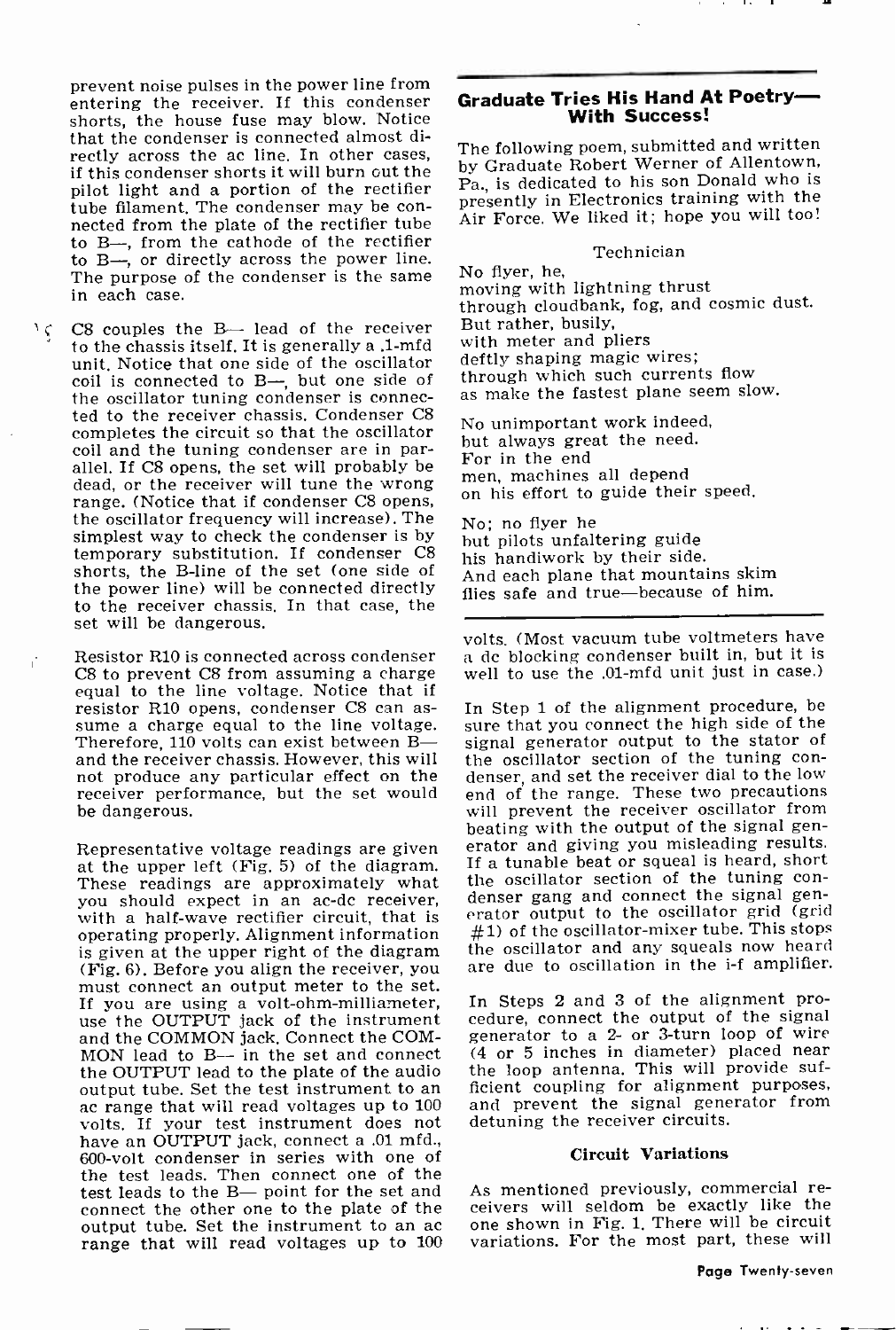be substitutions of different part values, power supply instead of the 1200-ohm filter etc. That type of circuit variation should not give you any trouble. There are, however, some variations that require further chase a small ac-dc choke for replacement discussion and explanation.

In Fig. 1, condenser  $#$  is connected be-In Fig. 1, condenser **the** is connected be-<br>tween the plate and the cathode of the pacity of the filter condensers so that you<br>output tube. The cathode is not bypassed. have the normal 50-30 mfd. network. Therefore, a portion of output signal appears across the cathode resistor. If you A permeability tuning system is used in replace the condenser, be sure to connect a few ac-dc sets. In this system, the in-<br>it as it was originally, and be sure to use ductance of the correct valve. In some receivers, C6 circuit capacity remains constant. Special<br>is simply a plate bypass used to keep the alignment procedures are often necessary is simply a plate bypass used to keep the alignment procedures are often necessary<br>high-level high frequency audio signals for circuits using this tuning spstem; you high-level high frequency audio signals out of the plate circuit. In these sets, the condenser is connected across the output transformer primary or between the tube plate and ground.

Some receivers use a triple -section filter condenser including a high capacity -low voltage section as cathode bypass for the audio output stage. Use of a cathode by-In commercial receivers that do not use the small mica condenser (between 50-<br>the condenser, you can often increase the mmfd, and 250-mmfd.) and is rectified by audio output of the set by connecting a 20-mfd./25-volt condenser across the cath-20-mfd./25-volt condenser across the cath- duces a dc voltage drop across the 470K-<br>ode resistor. (Use of a cathode bypass will - ohm resistor. This voltage—after filtering increase the low -frequency response by re- moving degeneration at the lower frequencies.)

Some manufacturers use printed circuits is connected to the ave line, the ave line<br>in their receivers. The printed circuit us-<br>will also become positive and the positive ually replaces resistor R5, condenser C5, voltage will be fed to all other grids con-<br>and resistor R6, When you encounter a mected to the avc. Therefore, a gassy tube<br>printed circuit in an AC-DC receiver, trace can cause a them are coupling networks between the first audio amplifier stage and the output as a "gas gate." When the extra diode plate stage. If you cannot obtain a duplicate is connected as shown in Fig. 9, the ave printed circuit for use in a certain receiver, line ca you can always use individual components of the proper value.

Some receivers use a tapped output trans- former as part of the filter network. Let's look at Fig. 7 for a moment. Notice that electrons from the plate of the audio output tube flow down through the primary the circuit operation.<br>
of transformer T3 to the tap and back to<br>
the rectifier. Also notice that electrons Approximately 9 volts dc is developed<br>
from the remainder of the receiver f from the remainder of the receiver flow up through the primary of transformer T3 buck each other. In addition, the lower<br>portion of the transformer primary acts<br>as a filter choke in the B supply circuit.<br>If a tapped output transformer is not available for replacement, change the circuit to the one shown in the basic AC -DC sche- matic (Fig. 1).

Some manufacturers use a choke in the

resistor. As these sets generally use lower values of filter capacity it is best to purpurposes. If you cannot obtain a replace- ment choke and you must use a 1200 -ohm pacity of the filter condensers so that you

A permeability tuning system is used in should, therefore, try to obtain the correct service information for the set.

Manufacturers have found uses for the extra diode plate in the duo -diode triode tube generally used as a second detector, avc, first audio. One of the popular circuits is the separate avc system as shown in Fig. S. Notice that the rf signal is transferred to the extra diode plate through the diode circuit. This rectification pro-<br>duces a dc voltage drop across the 470K-<br>ohm resistor. This voltage—after filtering<br>- is used as avc voltage.

When a tube is gassy, the grid of the tube becomes positive. If the grid of the tube is connected to the avc line, the avc line nected to the avc. Therefore, a gassy tube

some manufacturers use the extra diode is connected as shown in Fig. 9, the ave line cannot become positive because a pos- itive voltage on the ave line makes the diode plate of the "gas gate" positive and thereby allows the tube to conduct. When the tube conducts, the avc line is shorted to B- through the diode plate-cathode path in the tube. When the ave line is negative, the "gas gate" has no effect on

some receivers, this voltage is used for<br>bias in other circuits, A 15-megohm resistor between the grid of the oscillator and the avc line will feed a certain initial bias<br>to the avc line. This bias prevents excessive current flow through the oscillator-<br>mixer tube and the i-f amplifier tube when<br>no signal is applied to the input circuit of the set.

Also, the voltage across R1 is some-

Page Twenty-eight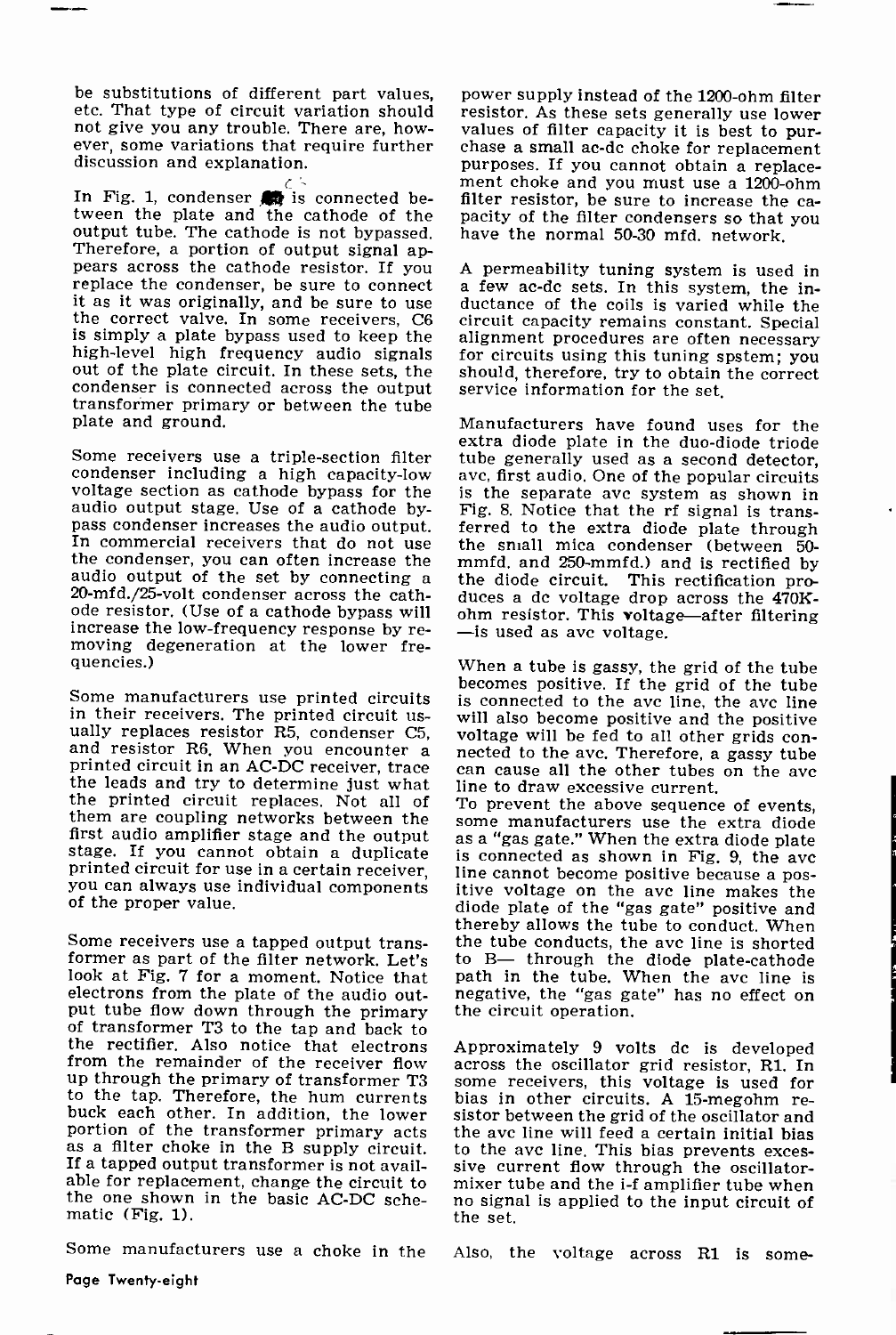times used as bias for the audio output stage. In that case, the "cold" end of re-<br>sistor R6 (in Fig. 1) is disconnected from No Tubes Light. Check for one tube with B- and then connected to the oscillator grid with a 270K -ohm resistor. The ac circuit is completed to B- through a .1-mfd. condenser connected between the "cold" end of resistor R6, and B-.

small value-generally less than 200 ohms -cathode resistor. The cathode bias developed prevents excessive current through the i-f amplifier tube under "no signal" conditions. Some manufacturers increase rf amplifier stage. In that case, an audio output tube with a 35 -volt filament is used, and another 12-volt tube for use as an rf stage is added to the filament string. (The tube is usually the same type used in the <sup>i</sup>-f amplifier circuit) An rf amplifier stage in an AC -DC set is likely to be a very

simple circuit. In fact, an extra tube and an extra tuned circuit is generally the limit. These circuits are so simple that they are not likely to give any trouble.

Some manufacturers use slug-<br>tuned i-f transformers. Again, the change is so slight that it is not likely to give you any

trouble. When a replacement transformer is needed, however, use a slug-tuned transformer. Generally, those units have a much higher Q than the more common i-f transformers, and therefore give better selectivity.

Some ac-dc sets use a selenium rectifier<br>instead of a tube rectifier. When such a substitution is made, the selenium simply replaces the diode rectifier tube, and a filament resistor is added to drop the voltage to the correct value for the various tube filaments.

Certain other receivers use voltage doublers in the power supply. It is impossible to say just how the voltage doubler is like-<br>ly to be connected, as it may be a halfwave unit, or a full-wave unit. For that<br>reason, you should try to obtain the service information for the receiver whenever you encounter a set with a voltage doubler.

The circuit variations discussed are not all of the possible variations. However, the  $_{\rm AVC-controlled$  tubes. other circuit variations that you encounter in service work are likely to be so slight that they give you no difficulty whatsoever.

The causes and cures of typical troubles with mounting strap is used, slide the ca-<br>in AC-DC sets are given below sacitor forward or backward so the porin AC -DC sets are given below.

# Dead Receiver

. . . . .

In some circuits, protective bias for the approach these conditions will cause excess<br>i-f amplifier stage is obtained by using a on the rectifier filament. If you can find a burned-out filament. If the rectifier filament is open, check for leaky filter capacitors, leakage in coupling capacitor C5, cathode -to -heater leakage in the power output tube or gas in the power output tube. on the rectifier filament. If you can find nothing wrong or if some other tube is at fault, install a new tube and try the set out. Also look for a break in the power cord or a defective on-off switch-test with your ohmmeter.

> Some Tubes Light. This indicates a cathode -to -heater short in either the last tube in the filament string which lights or in the first tube in the group not lighted. Installation of a good tube will clear up the trouble.

> > All Tubes Light.

Defective tube: Test all tubes in a tube tester.

Incorrect Operating Voltage: check all DC voltages on each tube. Look for open or shorted capacitors, open resistors, an open loop, open output trasformer primary, open in the loudspeaker

voice coil, and an open in the oscillator coil.

Dead Oscillator: Measure the dc voltage across R1; the grid end should be 5 to 15 volts negative. If the grid is positive or has a value less than 5 volts, try a new tube, check for a short in the tuning capacitor, and then try a new oscillator coil.

#### Set Is Distorted

Defective Out Stage: Try a new output tube and a new coupling capacitor in place of C5. Check the cathode bias resistor value and the cathode bypass capacitor if used. The plate bypass should also be checked for leakage.

Distorted When Volume Is Advanced: Replace C4, try a new 1st AF tube, and check its plate load resistor for size with ohmmeter.

Distorted On Strong Stations: Check AVC bypass C2 for leakage or a short. Try new

Distortion With Hum: Check for an open in the Loop L1, check for leakage from B- to the chassis. If tubular electrolytic with mounting strap is used, slide the ca-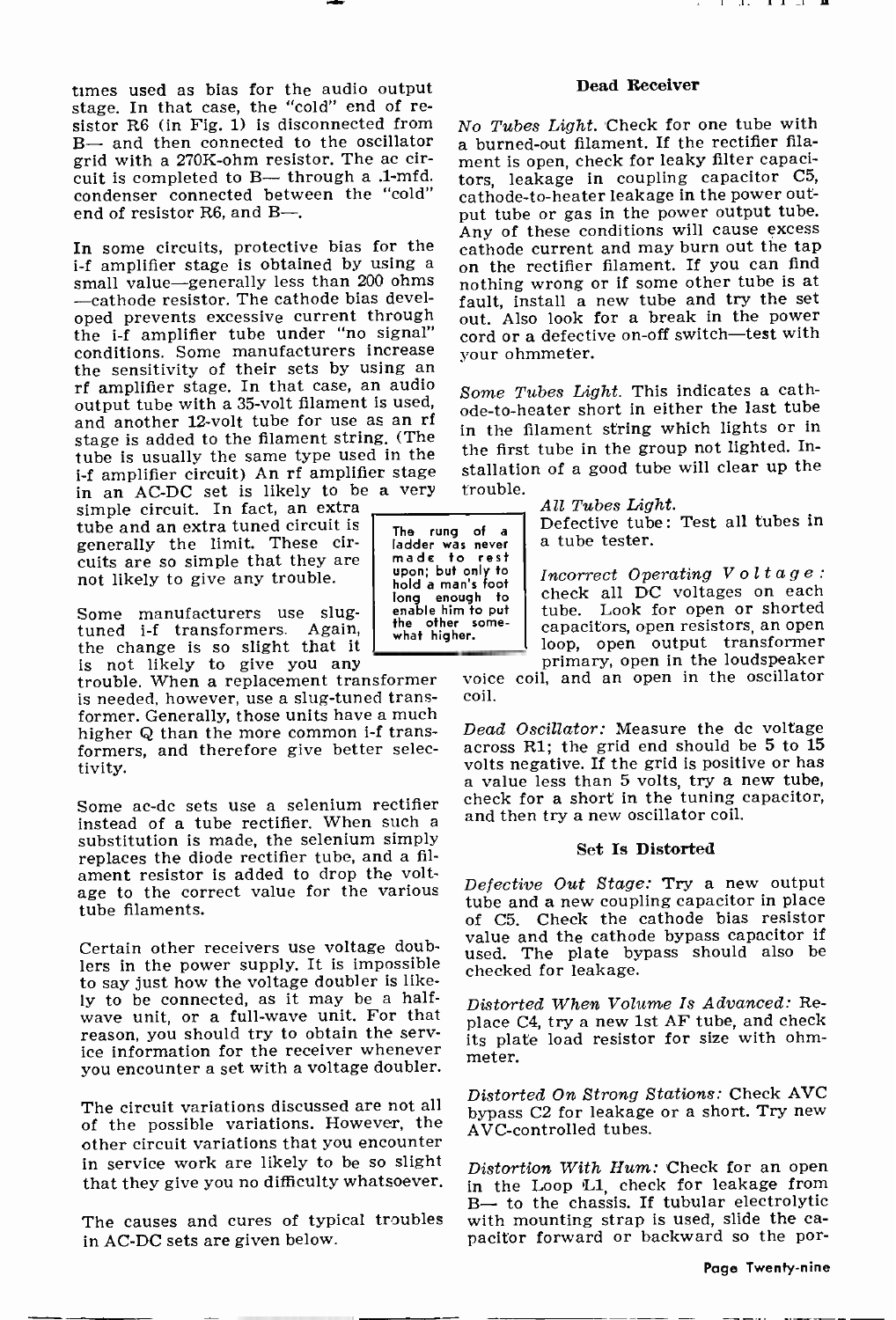tion which was under the strap can be ex-<br>amined. If there are any green spots, re-<br>the case in similar receivers, new induc-<br>place the entire capacitor. Check for an tances should be tried in the circuit. In the<br>open in

Set Hums: Check C9 and C10 by shunting one at a time with other capacitors of about the same capacity and with at least the same working voltage. If any improvement is noted remove both C9 and C10 and install replacements.

trol grid circuits to chassis and compare<br>measure the AVC voltage. If the voltage measured values to diagram. Make certain<br>measure the AVC voltage. If the voltage or<br>that negative leads of electrolytics are con-<br>nected as chassis is not B- and this will cause hum and weak reception.

If everything seems to be all right, remove original electrolytics and install replace- ments. Sometimes leakage may develop between the positive plates of C9 and C10.<br>Then complete removal of the originals and their replacement is the only way to check their condition.

Oscillation: Check i-f alignment with a sig-<br>nal generator. If the screws of the i-f trim-<br>mers have been loosened, the i-f transform-<br>ers may be tuned in the broadcast band and the mixer section of tube  $#1$  will go into oscillation.

Check paper capacitors for opens by **ARGOS Tube Caddies** shunting one at a time with others of about<br>the same size known to be in good condi. The easy, orderly way to store tubes or the same size known to be in good condition. Try shunting C10 with a .1-mfd ca-<br>pacitor. If this stops the oscillation, leave<br>the 1-mfd in the circuit permanently and Caddies make work easier and quickerthe .1-mfd in the circuit permanently and consider replacement of C10. The installation of glass tubes where metal tubes were originally used will cause oscillation in some cases. If shields were originally used, they must be in place.

Try connecting a small capacitor (.001 mfd or less) from the plate to the cathode of tube #3. Also check to see if C6 is open. The NRI Supply Division offers you a

### Weak Reception

Test all tubes. Check dc operating voltages including postage—just \$13.95.<br>-if low, try new electrolytics, check the The Junior Tube Caddy hold plate bypass of the output tube, try an- Size:  $15\frac{1}{4}$  x is other output tube and a new coupling ca- postage—\$9.95, pacitor in place of C5. With an ohmmeter order from: check the values of all resistors and the Check all paper capacitors for leakage and opens paying particular attention to C2, C3, C4 and C5. Realign the receiver using a signal generator. If any trimmers adjust

Page Thirty

throughout, starting with numbers 4 and 3. formers. Remember that the trimmer<br>across the secondary of the last i-f transmore broadly than you have found to be the case in similar receivers, new induccase of the i-f trimmers, try new i-f transformers. Remember that the trimmer former will normally have a broader adjustment than the others.

## Intermittent Reception

Check all tubes for cathode-to-heater<br>leakage Measure the resistance of all con-Try new tubes regardless of how the orig- inals test. Replace C4 and C5 and if the volume control is noisy, replace it. If the trouble. Connect a VTVM across R3 to measure the AVC voltage. If the voltage otherwise it is in the mixer-i-f or in the power supply. Be particularly on the lookout for a break in the loop near its ends. Check the resistance of the i-f transformer<br>windings. If one is considerably higher than the others or if its resistance varies, install a new i-f transformer.

# A favorite with Radio-TV men everywhere-



# ARGOS Tube Caddies

carry tubes and tools on service calls. Perfect for spare -time servicing. Argos make you more efficient. Divided sections give tube inventory at a glance, Missing cartons are easily spotted.

Argos Caddies are covered with good-<br>looking, tough, luggage-type pyroxilin—<br>resistant to wear and soiling. Constructed of durable  $\frac{1}{4}$ " and  $\frac{1}{4}$ " plywood. Built for years of service.

choice of two caddies. Carry-All Caddy is  $21''$  x  $15''$  x  $8''$ -holds  $262$  tubes. Your price

The Junior Tube Caddy holds 143 tubes. Size:  $15\frac{3}{4}$ " x  $12\frac{1}{2}$ " x 8". Price including

Order from:

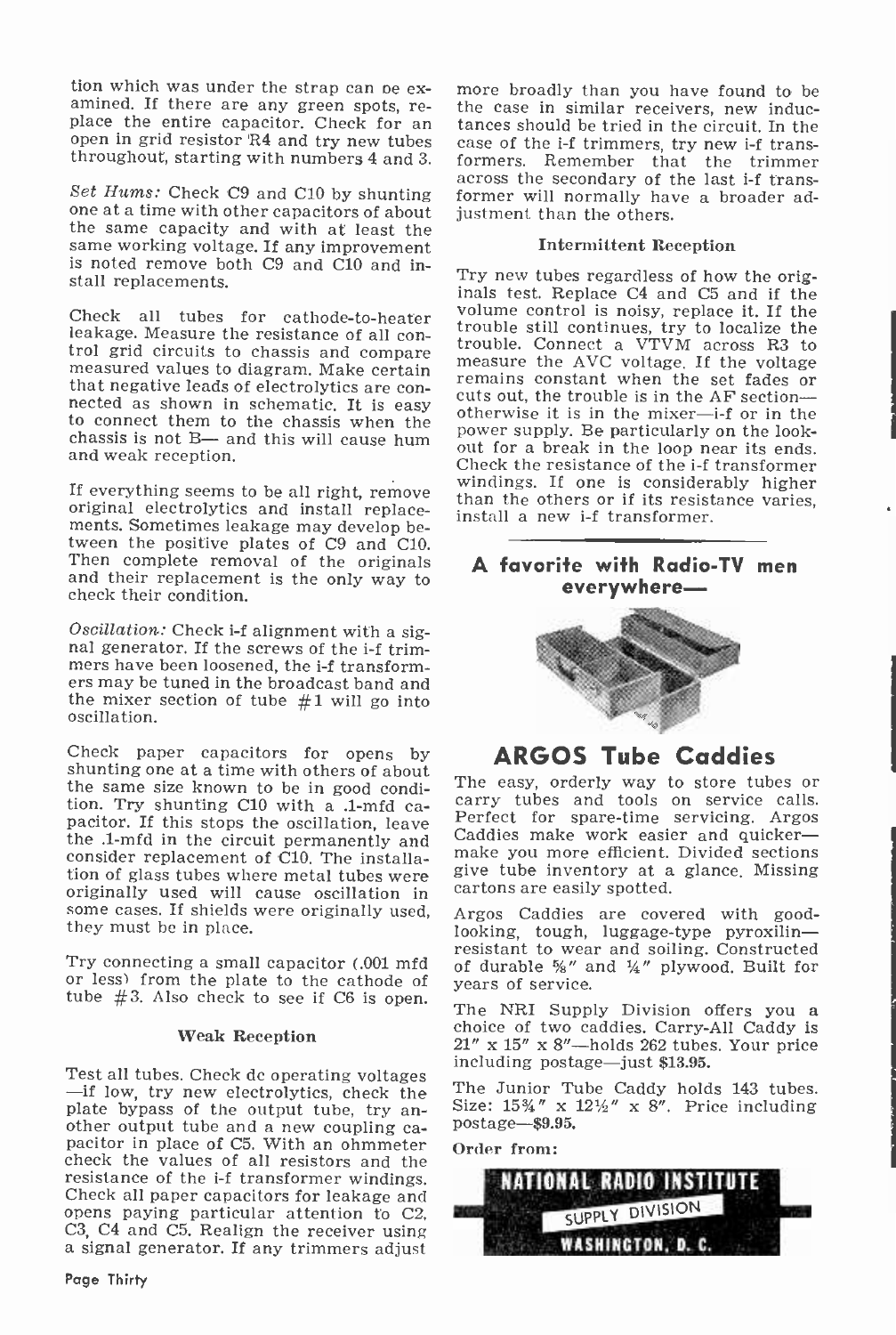# (From page 1)

As a matter of fact, the picture was even much<br>rosier for this particular student. The hour!<br>reason he happened to be in Washington was he had been appointed manager for<br>his company's branch in Richmond and was passing through on the way to his rew job.

His experience is not unusual. I mention it only because he is the only student with whom I have come in contact who had figured out, on an actual dollars -and -cents

**How Much Is Your Time Worth?** basis how much his study time was worth.<br>On such a basis, I can recall some NRI basis how much his study time was worth. men whose study time has paid them as much as \$10.00, \$15.00, and even \$20.00 an

> Every NRI man can make his study time pay just as good a dividend and can probably find more spare time for which to collect. True, you won't be paid right away. But after all, it's the future you are working for and it's the future for which you'll be paid if you earn it now!

> > J. E. Smith Founder

# RCA DEMONSTRATES TELEVISION TAPE RECORDER

 $--- n r i--- -$ 



This production model of RCA's television tape recorder was demonstrated at the National Association al Broadcasters convention modates up to 96 minutes of recorded black -and -white or color television programming. At the control panel (right) is C. H. Colledge, General Manager, RCA Broadcast and Television Equipment Division; watching at left is E. C. Tracy, Manager, Broadcast Equipment Marketing Department.



ł

Page Thirty-one